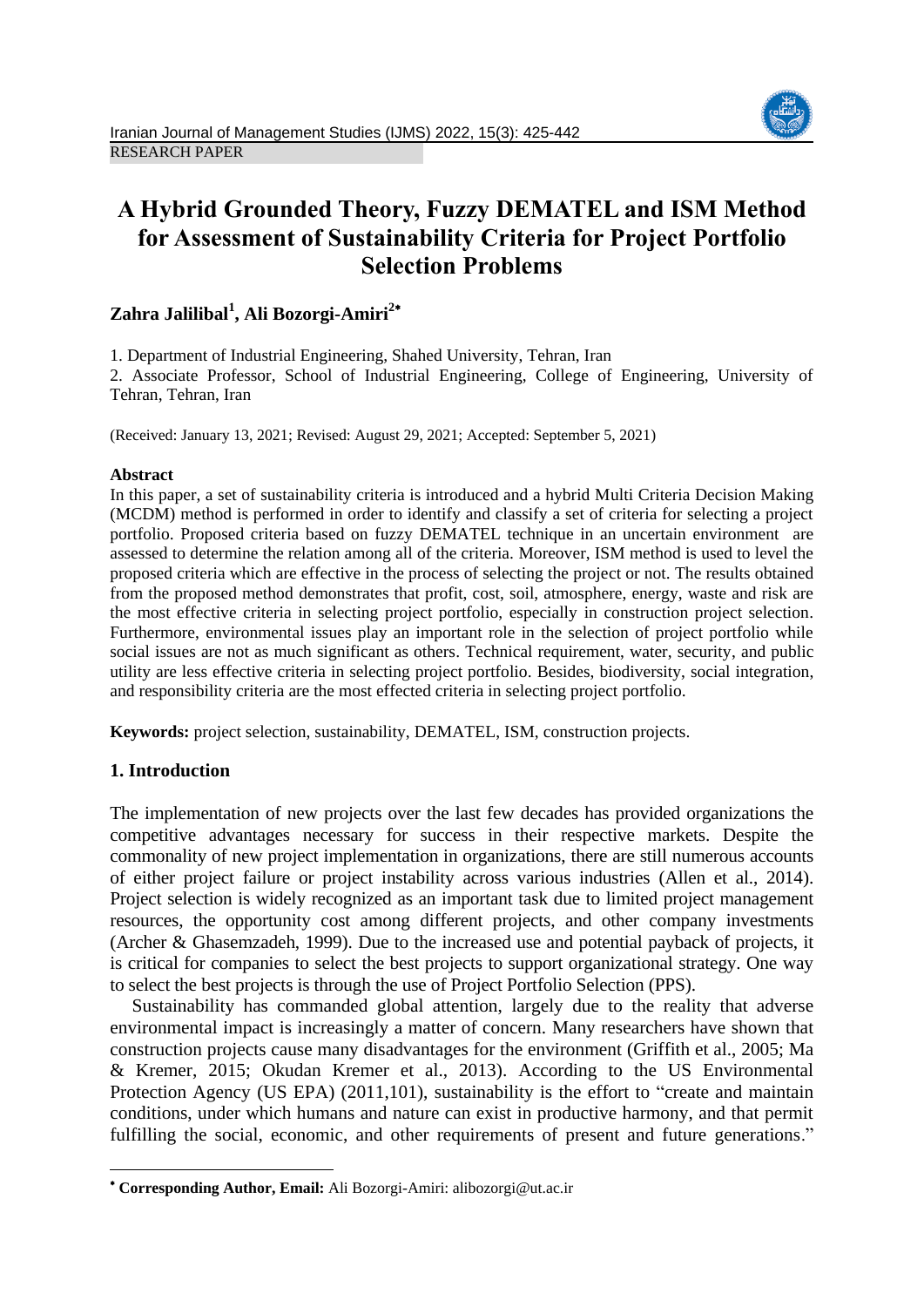World Summit (2005) summarized sustainability as an integration of social, economic, and environmental factors in its official report. The three pillars of sustainability in business are people, profit, and planet, which correspond to social, economic, and environment perspectives (Daneshpour, 2016). In order to avoid some of these negative effects, sustainability becomes a goal. With the advent of Agenda 21 at the 1992 Earth Summit, the necessity of applying sustainability arose in a strategic level in urban areas. This scheme shows the need for constructing a set of sustainability criteria that result in urban development as well as other targets determined by organizations.

Nowadays, more than 70 tools and techniques are used to classify and assess construction projects based on a set of sustainability criteria (Fernández-Sánchez & Rodríguez-López, 2010). These criteria have also caused significant problems, including uncertainty and subjectivity during the selection of criteria, criteria and dimensions (Hueting & Reijnders, 2004), the domination of environmental criteria during the assessment of construction projects, the shortage of stakeholder's participation during the project life cycle, and minimizing the great number of criteria present in the existing system of criteria.

Many studies have addressed detrimental effects of construction projects on the environment (Shen & Tam, 2002; Tam et al., 2002). These criteria comprise noise pollution, waste generation, energy consumption, water discharge, dust and gas emission, misuse of water resources, land misuse, and consumption of non-renewable natural resources (Chen et al., 2005; Shen et al., 2005).

As these social, economic, and environmental challenges get more complex, some actions such as fundamental changes in management, defining activities with higher adaptability, and innovative actions should be done (Pope et al., 2004). Numerous studies have addressed project management and sustainability context separately, whereas few studies have focused on the intersection between these two contexts. According to Gimenez et al. (2012) and Kleindorfer et al. (2005), sustainability comprise economic, social and environmental issues, which integrate to create a logical use of resources in present and expose a routine life for future generations.

Some studies have tried to integrate these two topics (Anning, 2009; Bernhardi et al., 2000; Bodea et al., 2010; Jones, 2006; Martens et al., 2013; Mulder & Brent, 2006; Sánchez & López, 2010; Turlea et al., 2010), while further research projects are needed to extend new tools, techniques and methodologies (Thomson et al., 2011), which could be applied on project management problems in order to evaluate an aspect of sustainability in projects and organizations (Deakin et al., 2002).

Themes of sustainability and project management are converged in some recent studies, which is necessary for current business context, coupled with the increasing importance of both issues in the area of business. This paper intends to clarify the context of sustainability in project management by the introduction of a set of criteria as criteria for project portfolio selection.

According to Bochini et al. (2014), project management can be used to integrate sustainability criteria in projects. In the context of project management, sustainability attracts the interest of professionals and academics. Sustainability concept is divided into economics, social and environmental sub criteria which form *triple bottom line*. It is obvious that sustainability is a major criterion, although both social and environmental aspects cannot be integrated in projects (Fernandez-Sánchez, 2015).

Due to remarkable impacts of construction projects on sustainability development, several management methods and approaches are developed as a guidance for managers in order to attain better sustainability performance throughout their projects. Shen et al. (2005) proposed a novel framework for evaluating sustainability performance of construction projects by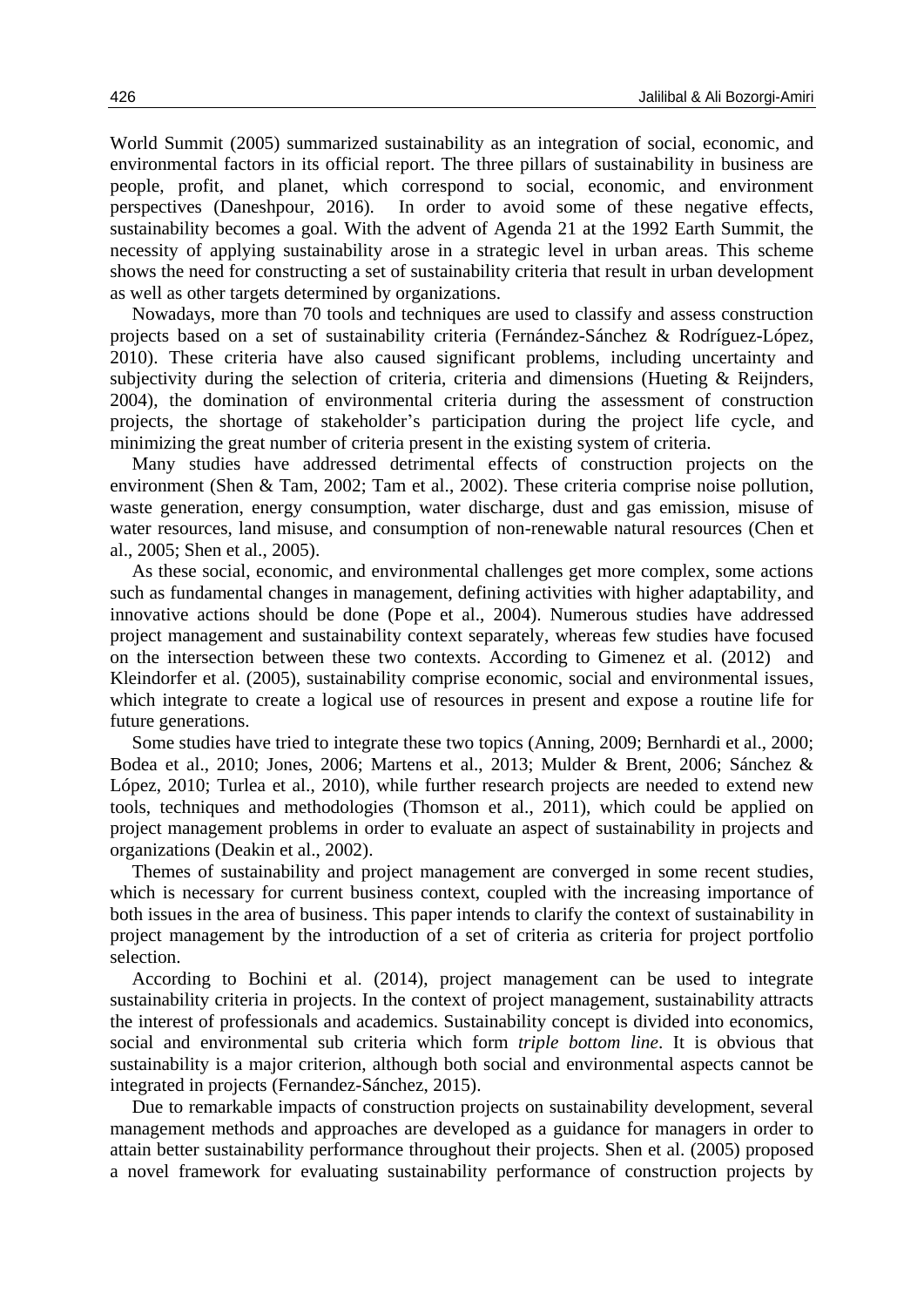creating a performance checklist to understand the significant criteria affecting the sustainability of construction projects. Fernández-Sánchez and Rodríguez-López (2010) developed a methodology to identify sustainability criteria for civil engineering projects which is applied in a case study on infrastructure projects in Spain. Martens and Carvalho (2018) reviewed some important sustainability criteria as the prospect of project managers. These mentioned criteria are given in Table 1. Zolfani et al. (2018) assessed construction projects based on sustainability criteria by means of MCDM techniques for hotels. A hybrid Multiple Criteria Decision Making (MCDM) model is proposed. Step-wise Weight Assessment Ratio Analysis (SWARA) and Complex proportional assessment (COPRAS) compose a unified framework. Hatefi and Tamošaitienė (2018) evaluated construction projects by considering sustainability criteria, using a hybrid fuzzy AHP and GRA method. Hendiani and Bagherpour (2019) extended an index for evaluating social sustainability of construction projects utilizing fuzzy logic. Goel et al. (2019) integrated sustainability criteria in construction project management as a literature review of past two decades. Erdogan et al. (2019) utilized MCDM techniques for selecting construction projects by considering sustainability criteria. Camgöz-Akdağ (2020) put forward an MCDM method to evaluate project selection qualifications in a Big-Four company located in Turkey, which leads the projects in Turkey, and prioritized the project selection criteria under fuzziness in order to give in a perspective about a project's main criteria and sub-criteria and to focus on which qualifications should be focused. Singh and Pant (2020) provided an overview of some popular weighing methods applicable to the MCDM process and also showed the performance of these methods through a case study. Ma et al. (2020) used fuzzy MCDM methods for selecting a project portfolio by considering sustainability criteria. The main purpose of this study was to target project selection from the perspective of sustainability in an uncertain decision-making environment. To achieve this purpose, a fuzzy logic model based on the Technique for Order of Preference by Similarity to Ideal Solution (TOPSIS) approach was used to incorporate sustainability under uncertainty to obtain the most sustainable solution. Alyamani and Long (2020) applied fuzzy analytic hierarchy process (FAHP) in sustainable project selection. Some of the most common characteristics or criteria used in evaluating sustainable projects include novelty, uncertainty, skill and experience, technology information transfer, and project cost. Prioritizing these criteria based on relative importance helps project managers and decision makers identify elements that require additional attention, better allocate resources, and improve the selection process when evaluating different sustainable project alternatives. Paredes and Herrera (2020) applied a Multi-Criteria Decision Making based on sustainability factors to road projects.

In this paper, a set of criteria is introduced and a hybrid MCDM method was adopted in order to identify and classify a set of criteria for selecting a project portfolio and assess the proposed criteria based on fuzzy DEMATEL technique in an uncertain environment in order to determine the relation among all of the criteria. Besides, ISM method was used in order to level the proposed criteria that are effective in the process of selecting the project. All the possible criteria for selecting construction projects are illustrated in Table 1.

The main contribution of the paper is introducing a complete set of sustainability criteria which are used in evaluating project portfolio selection, especially construction projects. Moreover, the importance of each factor is determined by a hybrid decision-making method under uncertainty. In this case, fuzzy logic is applied. The use of ISM method for leveling the proposed criteria is another innovation of this paper. The results of this paper can be used by every study that needs a complete and precise set of criteria in the field of sustainability. Moreover, the most important and effective criteria can be concluded by the result of this paper.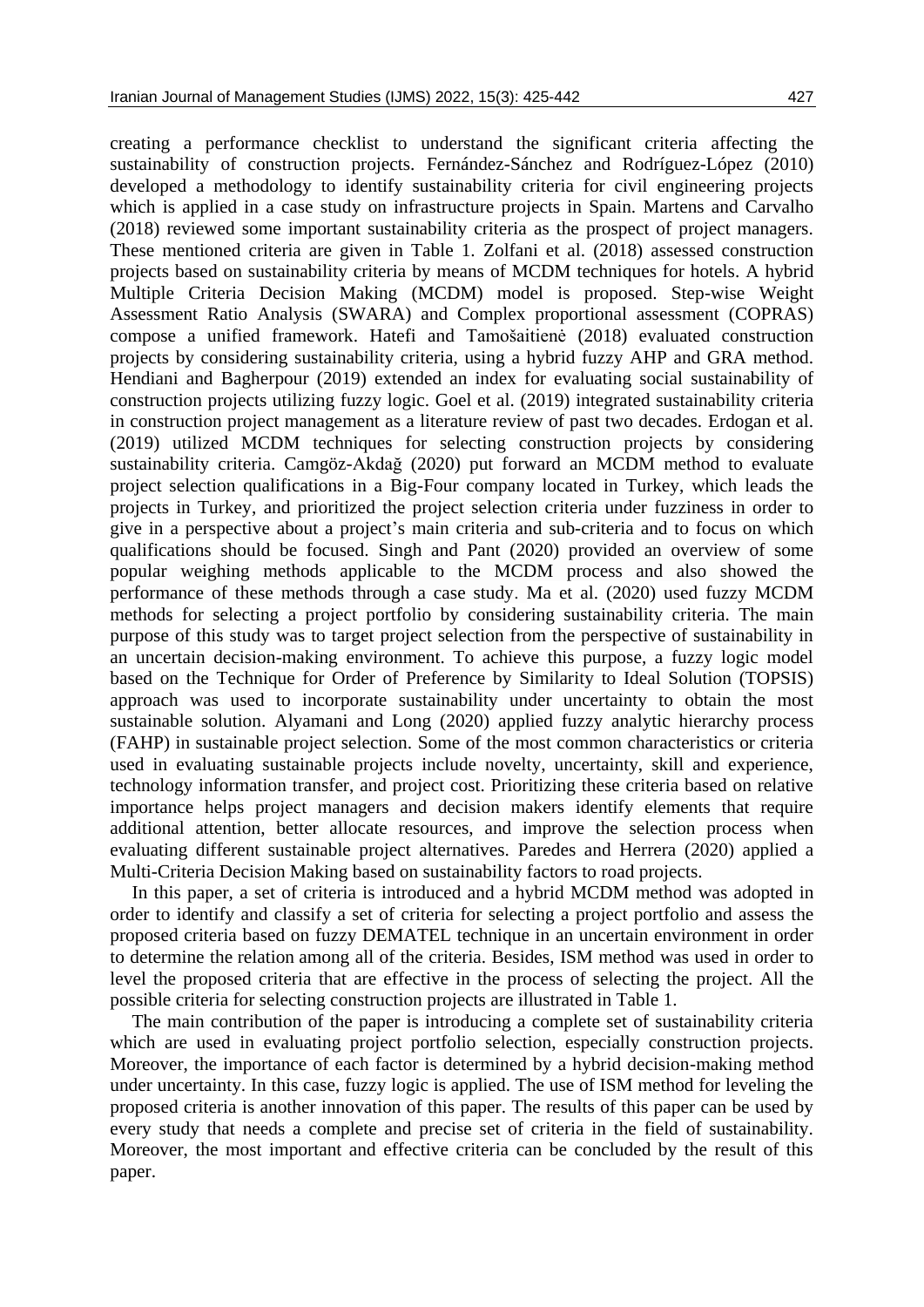|                                              | <b>Table 1.</b> Chiena Effective on Floject Fortfolio Selection |                  |                       |                                                       |                       |
|----------------------------------------------|-----------------------------------------------------------------|------------------|-----------------------|-------------------------------------------------------|-----------------------|
| Effective criteria on<br>portfolio selection | Martens &<br>Carvalho (2017)                                    | Seiw(2016)       | Wang et al.<br>(2014) | Fernández-<br>Sánchez &<br>Rodríguez-<br>(López (2010 | Xing et al.<br>(2009) |
| Project revenue                              |                                                                 | $\ast$           |                       |                                                       | $\ast$                |
| Benefit of society                           | $\ast$                                                          | $\ast$           |                       |                                                       |                       |
| profit                                       |                                                                 | $\ast$           |                       |                                                       |                       |
| Operating cash flow                          |                                                                 | $\ast$           |                       |                                                       |                       |
| Proportion of project cost                   |                                                                 |                  | $\ast$                |                                                       | $\ast$                |
| funded                                       |                                                                 |                  |                       |                                                       |                       |
| Aid from government or                       |                                                                 | $\ast$           |                       |                                                       |                       |
| organization                                 |                                                                 |                  |                       |                                                       |                       |
| Disaster risk                                |                                                                 | $\ast$           |                       |                                                       |                       |
| Maintenance cost                             |                                                                 |                  |                       |                                                       | $\ast$                |
| Direct cost                                  |                                                                 |                  |                       | $\ast$                                                |                       |
| Indirect cost                                |                                                                 |                  |                       | $\ast$                                                |                       |
| Cost of society                              |                                                                 |                  |                       | *                                                     |                       |
| Life cycle cost                              |                                                                 |                  | $\ast$                | $\ast$                                                | $\ast$                |
| Cost incurred to users                       |                                                                 |                  |                       | $\ast$                                                |                       |
| Local economy                                |                                                                 |                  |                       | *                                                     |                       |
| Constructability                             |                                                                 |                  |                       | *                                                     |                       |
| Durability                                   |                                                                 |                  |                       | *                                                     |                       |
| Functionality                                |                                                                 |                  |                       | $\ast$                                                |                       |
| Ecological value                             |                                                                 |                  |                       | $\ast$                                                |                       |
| Erosion and sedimentation                    |                                                                 |                  |                       | $\ast$                                                |                       |
| Soil consumption                             |                                                                 |                  |                       | $\ast$                                                |                       |
| Water saving                                 | *                                                               | $\ast$           |                       | *                                                     | $\ast$                |
|                                              | *                                                               | $\ast$           |                       | $\ast$                                                | $\ast$                |
| Water consumption<br>Pollution               | $\ast$                                                          | $\ast$           |                       | $\ast$                                                | $\ast$                |
| Protection of water                          |                                                                 |                  |                       |                                                       |                       |
|                                              | $\ast$                                                          | $\ast$           |                       | *                                                     |                       |
| resources                                    |                                                                 |                  |                       | *                                                     |                       |
| Ventilation<br><b>Noise</b>                  |                                                                 |                  |                       | *                                                     | $\ast$                |
|                                              |                                                                 | $\ast$           |                       | $\ast$                                                | $\ast$                |
| GHG emission                                 |                                                                 |                  |                       |                                                       |                       |
| Particulate and dust                         |                                                                 | $\ast$           |                       | $\ast$                                                |                       |
| emission                                     |                                                                 |                  |                       |                                                       |                       |
| NO <sub>x</sub> , CO <sub>2</sub> , and SO   |                                                                 |                  |                       | $\ast$                                                |                       |
| emission                                     |                                                                 | $\ast$           |                       |                                                       |                       |
| Ozone emission                               |                                                                 | $\ast$           |                       | $\ast$                                                |                       |
| Energy consumption                           |                                                                 |                  |                       | *                                                     |                       |
| Renewable energy                             |                                                                 |                  |                       | *                                                     |                       |
| Saving energy                                | *<br>*                                                          | $\ast$<br>$\ast$ | $\ast$                | *                                                     |                       |
| Energy efficiency                            |                                                                 |                  |                       |                                                       |                       |
| Impacts on the                               |                                                                 |                  |                       | *                                                     |                       |
| environment                                  |                                                                 |                  |                       |                                                       |                       |
| Protection of flora and                      |                                                                 |                  |                       | *                                                     |                       |
| fauna                                        |                                                                 |                  |                       |                                                       |                       |
| <b>Barrier</b> effects                       |                                                                 |                  |                       | $\ast$                                                |                       |
| Waste management                             |                                                                 |                  | $\ast$                |                                                       | $\ast$                |
| Waste production                             |                                                                 |                  | $\ast$                |                                                       | $\ast$                |
| Mitigating the effects of                    |                                                                 |                  |                       | $\ast$                                                |                       |
| floods and draughts                          |                                                                 |                  |                       |                                                       |                       |
| Adaption and vulnerability                   |                                                                 |                  |                       | *                                                     |                       |
| to climate changes                           |                                                                 |                  |                       |                                                       |                       |
| Infrastructure control                       |                                                                 |                  |                       | *                                                     |                       |
| Safety and health of                         |                                                                 | $\ast$           | $\ast$                | $\ast$                                                | $\ast$                |
| workers                                      |                                                                 |                  |                       |                                                       |                       |
| User security                                |                                                                 | $\ast$           |                       | *                                                     |                       |

**Table 1.** Criteria Effective on Project Portfolio Selection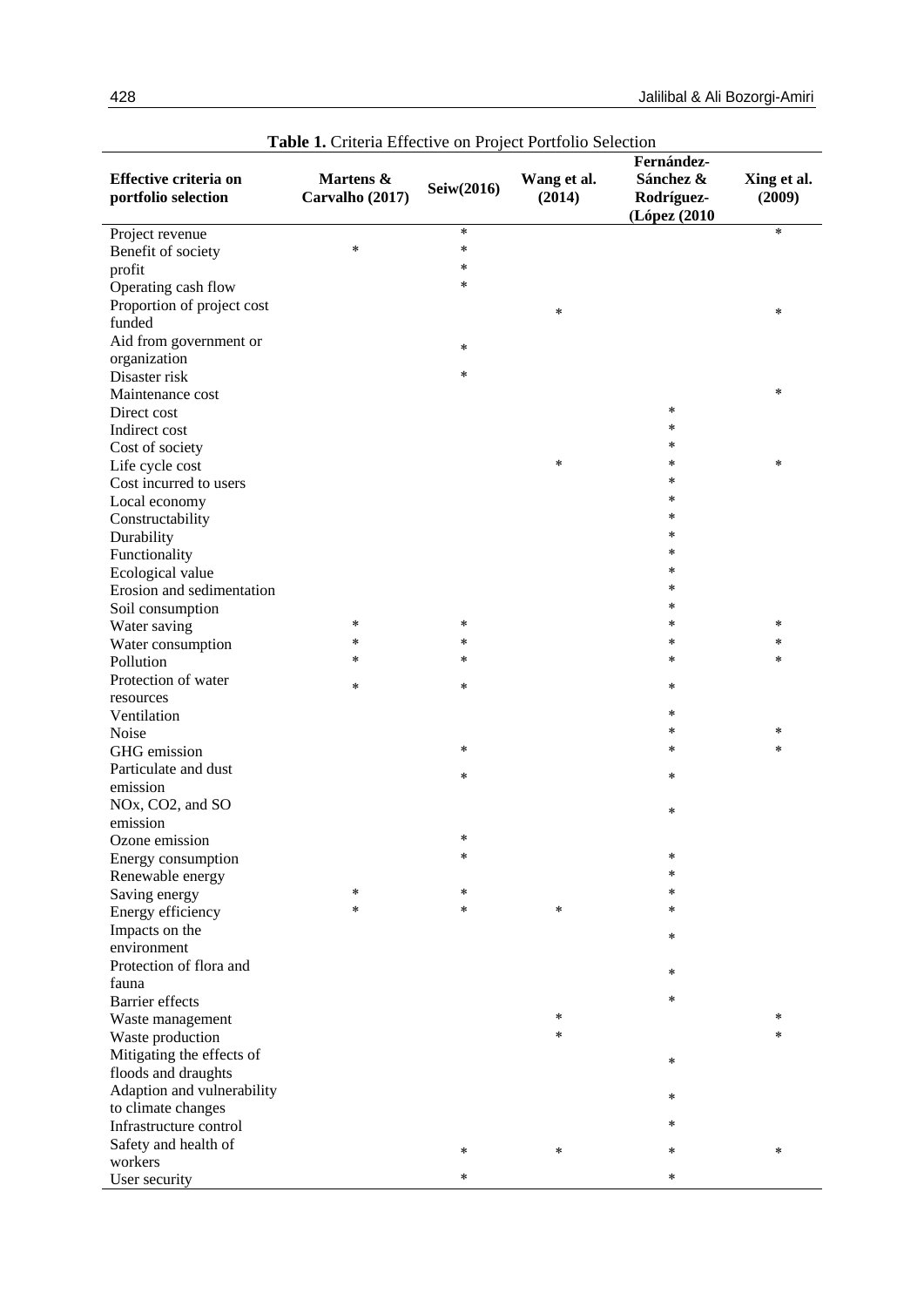| Effective criteria on<br>portfolio selection | Martens &<br>Carvalho (2017) | Seiw(2016) | Wang et al.<br>(2014) | Fernández-<br>Sánchez &<br>Rodríguez-<br>(López (2010 | Xing et al.<br>(2009) |
|----------------------------------------------|------------------------------|------------|-----------------------|-------------------------------------------------------|-----------------------|
| Impact on the global                         |                              |            | $\ast$                | $\ast$                                                |                       |
| community                                    |                              |            |                       |                                                       |                       |
| Security of the                              |                              |            |                       | $\ast$                                                | *                     |
| infrastructure                               |                              |            |                       |                                                       |                       |
| Number of injuries and                       |                              | $\ast$     |                       |                                                       |                       |
| fatalities                                   |                              |            |                       |                                                       |                       |
| Project declared of general<br>interest      | $\ast$                       |            |                       |                                                       |                       |
| Satisfaction of society                      | $\ast$                       |            |                       | $\ast$                                                | *                     |
| Happiness                                    |                              |            |                       | $\ast$                                                |                       |
| Job creation                                 |                              |            |                       |                                                       |                       |
| Local workers during the                     |                              |            |                       | $\ast$                                                |                       |
| implementation of project                    |                              |            |                       |                                                       |                       |
| Raising levels of training                   |                              |            |                       | $\ast$                                                |                       |
| and information                              |                              |            |                       |                                                       |                       |
| Environmental campaign                       |                              |            |                       | $\ast$                                                |                       |
| Integration into the society                 | $\ast$                       |            |                       | $\ast$                                                |                       |
| Corporate social                             |                              |            |                       |                                                       |                       |
| responsibility of the                        |                              |            |                       | $\ast$                                                |                       |
| sponsor                                      |                              |            |                       |                                                       |                       |
| Environment and                              |                              |            |                       | $\ast$                                                |                       |
| sustainable awareness                        |                              |            |                       |                                                       |                       |
| Necessity and urgency of                     |                              |            |                       | $\ast$                                                |                       |
| the work                                     |                              |            |                       |                                                       |                       |

#### **Table 1.**

This paper is structured in 5 sections. After the introduction, in section 2 research methodology and the proposed criteria for selecting a project portfolio are presented. Then the discussion on the results is followed by section 3. In section 4, some implications of the research are represented. Finally, concluding remarks and some suggestions for further studies are presented in section 5.

#### **2. Research Methodology**

Qualitative-quantitative mixed methods approach has been used in this research. Grounded theory (GT) has been applied as qualitative and fuzzy DEMATEL method as quantitative methods. These two methods will be explained in more detailed in the following section.

We sought to investigate the criteria affective on selecting project portfolio, and the aim of this study was to find the more important criteria. We considered experts' ideas and comments and used qualitative data obtained from Grounded theory. Experts were some project managers in the field of construction projects.

After acquiring the conceptual model questionnaire study, criteria affecting the portfolio selection based on the technical implementation DEMATEL was designed in two phases, determining the weight and priority issues and the quantitative analysis of the data. The data collected in the quantitative phase of research was a pairwise comparison questionnaire designed by experts. In this study, a questionnaire was distributed among 14 experts familiar with project management. Using literature, criteria affecting the portfolio selection were extracted from the previous studies. Then, a relation matrix between the concept and interactive matrix was created to categorize these criteria. Criteria affecting the portfolio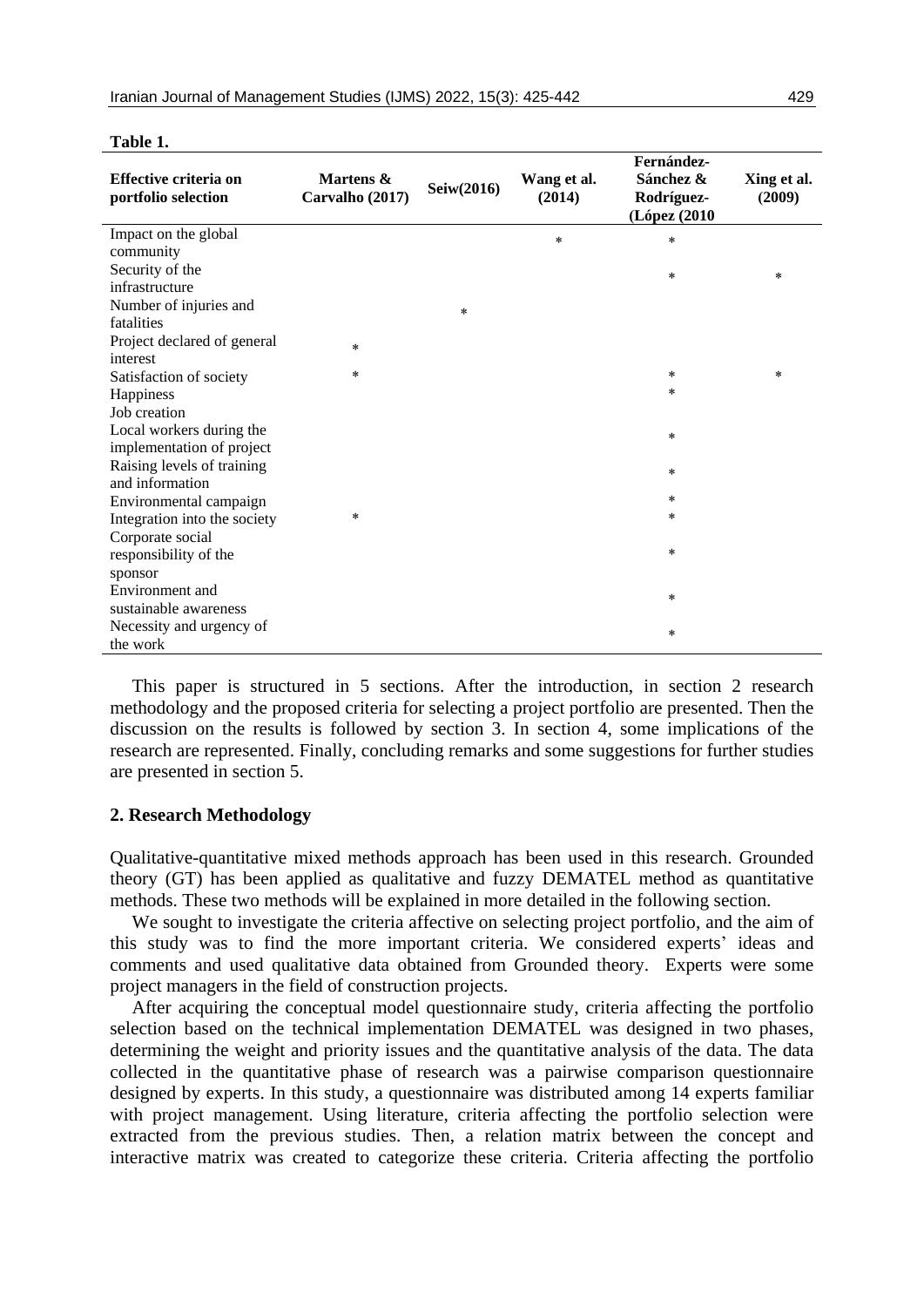selection were identified according to the literature, and after sorting, were categorized using the DEMATEL-ISM method.



**Figure 1.** Research Framework

# *2.1. Grounded Theory*

Grounded theory is a qualitative methodology for developing theories from collected data through stages entitled open coding, axial coding, and selective coding. This method provides a comprehensive theoretical explanation about a specific phenomenon (Glaser & Strauss, 2017). The aim of GT method is to give importance to inductive approach in studies because it looks for creating a theory through gathered data. Qualitative approaches are applied for gathering informative data about one phenomena and theory is extracted from data. Since this strategy is one kind of qualitative research, the research problem is not exactly expressed in the form of dependent and independent variables, but only the main research question is set forth in the discussion. Key topics in this strategy are codes, concepts, and categories (both primary and secondary) (Pandit, 1996). The strategy of growth conceptualization theory or grounded theory method was introduced first by Glaser and Strauss (2017). The main steps of grounded theory are as follows:

- **Open coding:** naming concepts which indicate certain incidents and other samples of the phenomena.
- **Axial coding:** a procedure through which data are compared with each other constantly in order to determine open links between openly coded data.
- **Selective coding:** it refers to the process of selecting from the results of axial category, its systematic link to other categories, valuing their relations, and inserting categories that need more confirmation and development.

To conduct grounded theory, first a research question is expressed and then informative data is gathered and analyzed for responding to the question. Data obtained from informative sources (interview, documents investigations, etc.) evolves in the table form. Therefore, first the key points of data are attained and a code is determined for each point and then through comparing codes, several codes referring to a common aspect of investigated phenomenon makes one common concept. In the next step, several concepts are manifested in one category and several categories are manifested in the form of a theory. To strengthen the obtained theory, the differences and similarities of that theory to other studies will be investigated through literature review. The more the components of the theory are confirmed by other studies, the stronger that theory will be (Strauss & Kurbin, 1998). In grounded theory, an active part of the research process is validation. In our study, after referring to literature and considering the opinion of a group of experts, effective criteria for selecting project portfolio were extracted, and by applying grounded theory, these criteria were categorized into 14 sections. These 14 sections were then categorized into 3 groups (namely economic, environmental, and social). These are represented in Tables 2, 3 and 4 below.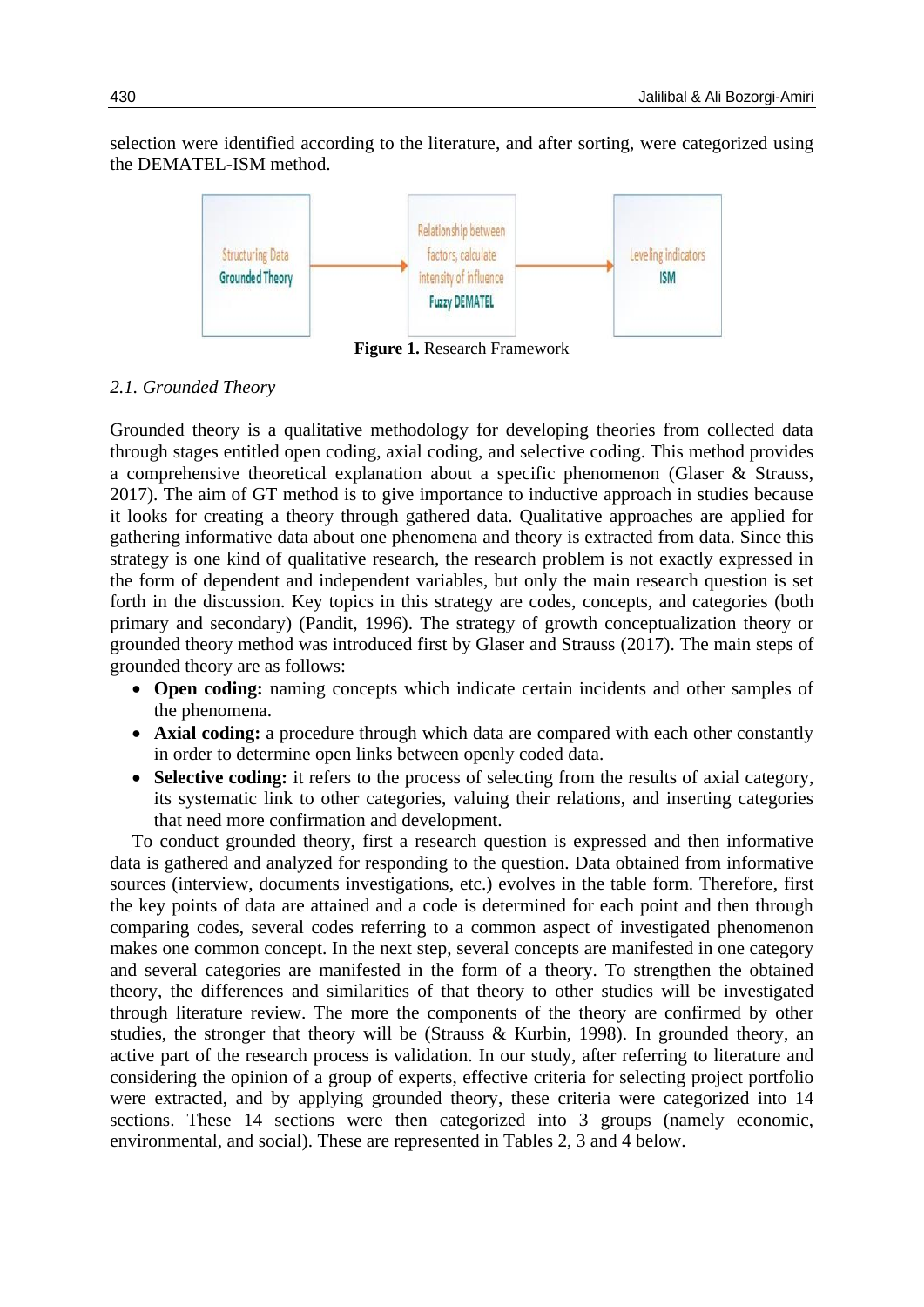| <b>Table 1.</b> Economic Criteria |                                     |  |  |  |  |  |  |
|-----------------------------------|-------------------------------------|--|--|--|--|--|--|
| <b>Economic</b>                   |                                     |  |  |  |  |  |  |
|                                   | Project revenue                     |  |  |  |  |  |  |
|                                   | Society benefit                     |  |  |  |  |  |  |
| Profit                            | Operating cash flow                 |  |  |  |  |  |  |
|                                   | Proportion of project cost funded   |  |  |  |  |  |  |
|                                   | Aid from government or organization |  |  |  |  |  |  |
|                                   | Disaster risk (replacement cost)    |  |  |  |  |  |  |
|                                   | Maintenance cost                    |  |  |  |  |  |  |
|                                   | Direct cost                         |  |  |  |  |  |  |
| Cost                              | Indirect cost                       |  |  |  |  |  |  |
|                                   | Cost of society                     |  |  |  |  |  |  |
|                                   | Life cycle cost                     |  |  |  |  |  |  |
|                                   | Cost incurred to users              |  |  |  |  |  |  |
|                                   | Local economy                       |  |  |  |  |  |  |
|                                   | Constructability                    |  |  |  |  |  |  |
| Technical requirements            | Durability                          |  |  |  |  |  |  |
|                                   | Functionality                       |  |  |  |  |  |  |

| Table 2. Environmental criteria |                                               |  |  |  |  |  |  |  |
|---------------------------------|-----------------------------------------------|--|--|--|--|--|--|--|
| <b>Environmental</b>            |                                               |  |  |  |  |  |  |  |
|                                 | Ecological value                              |  |  |  |  |  |  |  |
| Soil                            | Erosion and sedimentation                     |  |  |  |  |  |  |  |
|                                 | consumption                                   |  |  |  |  |  |  |  |
|                                 | Saving                                        |  |  |  |  |  |  |  |
| Water                           | Consumption                                   |  |  |  |  |  |  |  |
|                                 | Pollution                                     |  |  |  |  |  |  |  |
|                                 | Protection of water resources                 |  |  |  |  |  |  |  |
|                                 | Ventilation                                   |  |  |  |  |  |  |  |
|                                 | <b>Noise</b>                                  |  |  |  |  |  |  |  |
| Atmosphere                      | GHG emission                                  |  |  |  |  |  |  |  |
|                                 | Particulate and dust emission                 |  |  |  |  |  |  |  |
|                                 | $NOx$ , $CO2$ , and SO emission               |  |  |  |  |  |  |  |
|                                 | Ozone emission                                |  |  |  |  |  |  |  |
|                                 | Consumption                                   |  |  |  |  |  |  |  |
| Energy                          | Renewable                                     |  |  |  |  |  |  |  |
|                                 | Saving                                        |  |  |  |  |  |  |  |
|                                 | efficiency                                    |  |  |  |  |  |  |  |
|                                 | Impacts on the environment                    |  |  |  |  |  |  |  |
| Biodiversity                    | Protection of flora and fauna                 |  |  |  |  |  |  |  |
|                                 | Obstructing effects of the projects           |  |  |  |  |  |  |  |
| Waste                           | Management                                    |  |  |  |  |  |  |  |
|                                 | production                                    |  |  |  |  |  |  |  |
|                                 | Mitigating the effects of floods and draughts |  |  |  |  |  |  |  |
| <b>Risk</b>                     | Adaption and vulnerability to climate changes |  |  |  |  |  |  |  |
|                                 | Infrastructure control                        |  |  |  |  |  |  |  |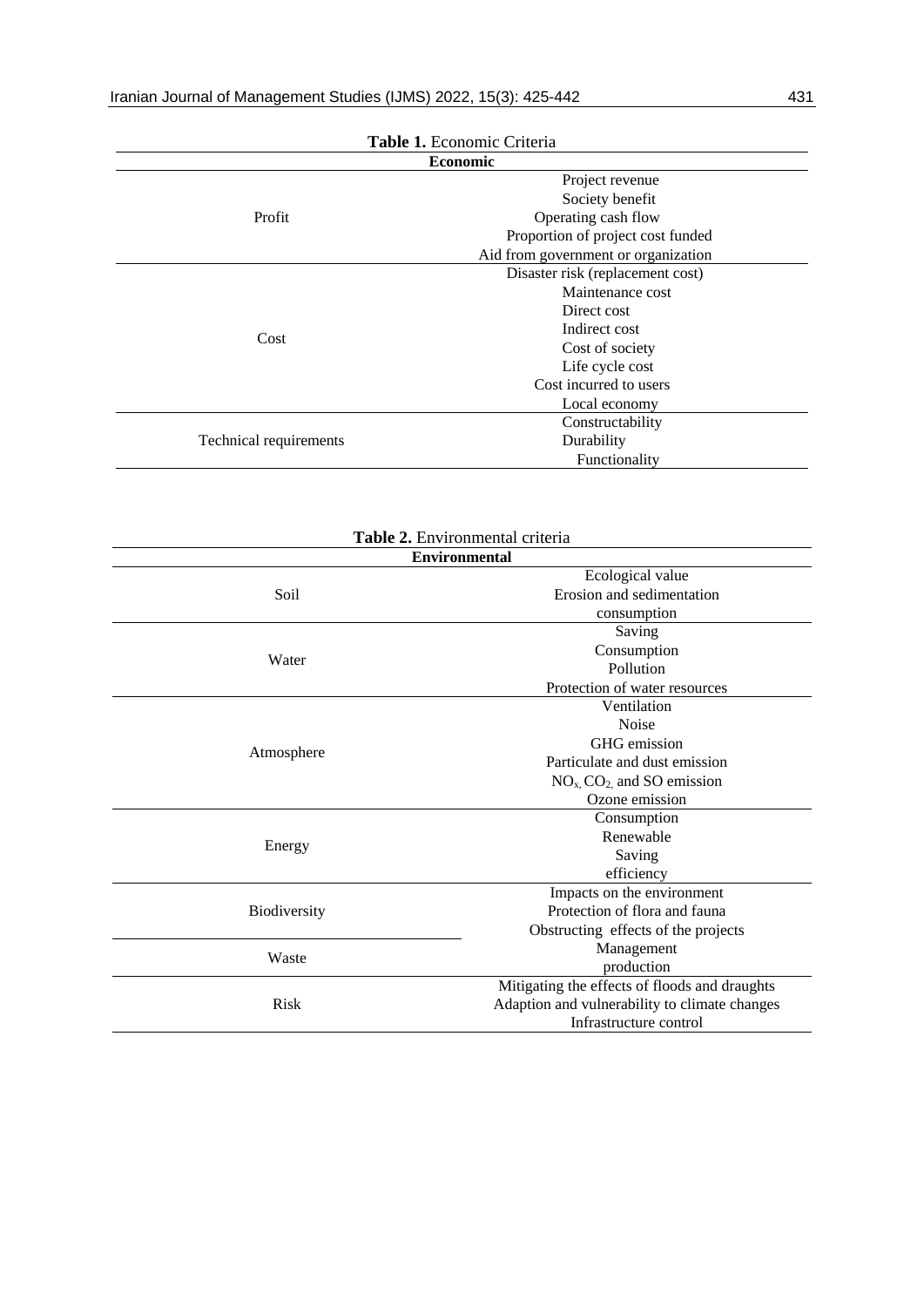| Table 3. Social Criteria                           |  |  |  |  |  |  |  |  |  |
|----------------------------------------------------|--|--|--|--|--|--|--|--|--|
| <b>Social</b>                                      |  |  |  |  |  |  |  |  |  |
| Safety and health of workers                       |  |  |  |  |  |  |  |  |  |
| User security                                      |  |  |  |  |  |  |  |  |  |
| Impact on the global community                     |  |  |  |  |  |  |  |  |  |
| Security of the infrastructure                     |  |  |  |  |  |  |  |  |  |
| Number of injuries and fatalities                  |  |  |  |  |  |  |  |  |  |
| Project declared for general interest              |  |  |  |  |  |  |  |  |  |
| Satisfaction of society                            |  |  |  |  |  |  |  |  |  |
| Happiness                                          |  |  |  |  |  |  |  |  |  |
| Job creation                                       |  |  |  |  |  |  |  |  |  |
| Local workers during the implementation of project |  |  |  |  |  |  |  |  |  |
| Raising levels of training and information         |  |  |  |  |  |  |  |  |  |
| Environmental campaign                             |  |  |  |  |  |  |  |  |  |
| Integration into the society                       |  |  |  |  |  |  |  |  |  |
| Corporate social responsibility of the sponsor     |  |  |  |  |  |  |  |  |  |
| Environment and sustainable awareness              |  |  |  |  |  |  |  |  |  |
| Necessity and urgency of the work                  |  |  |  |  |  |  |  |  |  |
|                                                    |  |  |  |  |  |  |  |  |  |

#### *2.2. Fuzzy Logic*

Since the paper focuses on sustainability and MCDM, we first introduce them briefly. Calabrese et al. (2016) proposed a fuzzy Analytic Hierarchy Process (AHP) method to support materiality assessment in sustainability reporting. Another method in the field of fuzzy logic was recommended by Khishtandar et al. (2017), which suggested a MCDM framework for sustainability assessment of bioenergy production technologies in terms of hesitant fuzzy linguistic sets. By considering these papers, a fuzzy set and other relationships in this area are introduced in the following description.

A fuzzy set is a collection of elements with membership degree (μ) belonging to that set. This membership function for each *x* number in the form of triangular is defined as:

$$
u_{\tilde{A}}(x) = \begin{cases} (x-l)/(m-l), l \le x \le m; l \ne m \\ (x-r)/(m-r), m \le x \le r; m \ne r. \\ 0, \quad \text{otherwise} \end{cases} \tag{1}
$$

#### *2.3. Fuzzy DEMATEL Method*

In many papers, DEMATEL method has been applied for selection problems and combined with other prioritization methods for selecting or weighting alternatives. In this paper, DEMATEL method is summarized in the following steps. To use DEMATEL method, experts' opinion is required, and their comments contain verbal expressions which are ambiguous. In order to integrate and clarify them, these phrases should be converted to fuzzy numbers. To solve this problem, Lin and Wu (2008) proposed Fuzzy DEMATEL in an uncertain environment.

**Step 1:** compute matrix **A** which is average initial direct-relation matrix. To construct this matrix, some experts are asked to have a pairwise comparison between criteria which represents the impact of relation between them.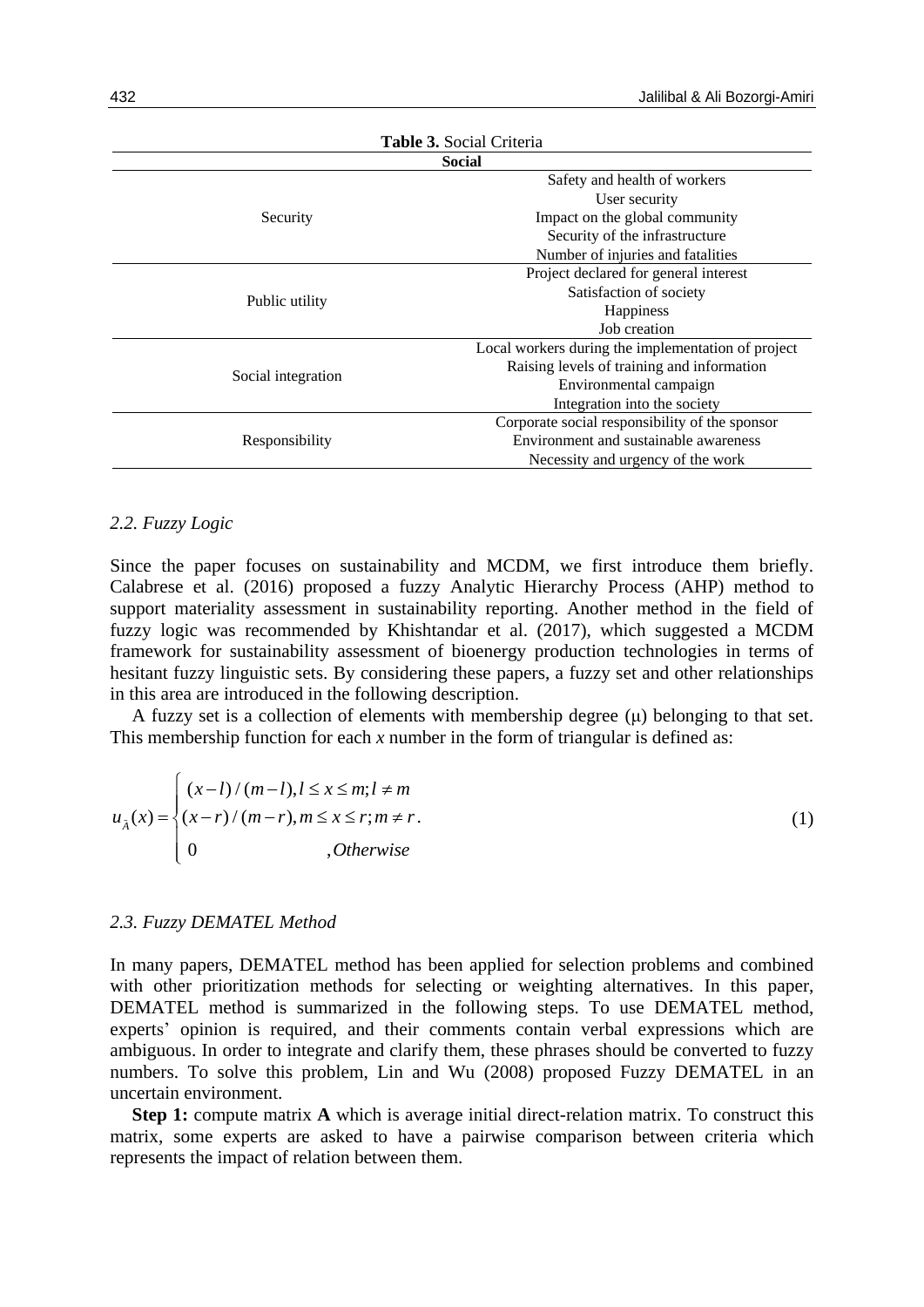|  | $\mathbf{A} = \begin{pmatrix} 0 & \cdots & a_{1n} \\ \vdots & \ddots & \vdots \\ a_{n1} & \cdots & 0 \end{pmatrix}.$ |  |
|--|----------------------------------------------------------------------------------------------------------------------|--|
|  |                                                                                                                      |  |

<span id="page-8-0"></span>To produce the average initial direct-relation matrix in order to measure the relationship between different criteria, five scales are represented in Table 5:

| Linguistic variable | <b>Fuzzy number</b> |
|---------------------|---------------------|
| No influence        | (0,0,0,0.25)        |
| Very low influence  | (0,0,0.25,0.5)      |
| low influence       | (0,0.25,0.5,0.75)   |
| High influence      | (0.5, 0.75, 1)      |
| Very High influence | (0.75, 1, 1)        |

**Step 2:** Compute matrix **Z,** which is normalization of initial direct-relation matrix.

According to literature, the normalization coefficient is:  
\n
$$
\lambda = Max(Max \sum_{j=1}^{p} a_{ij}, Max \sum_{i=1}^{p} a_{ij}).
$$
\n(3)  
\n
$$
\mathbf{Z} = \lambda^{-1} \mathbf{A}.
$$

 $\mathbf{Z} = \lambda^{-1} \mathbf{A}.$ 

**Step 3:** Compute matrix **T** which is criteria total-influence matrix and is computed with

Equation (5):  
\n**T** = lim(
$$
\mathbf{Z} + \mathbf{Z}^2 + ... + \mathbf{Z}^k
$$
) =  $\mathbf{Z}(\mathbf{I} - \mathbf{Z})^{-1}$ . (5)

**Step 4:** By using  $t_{ij}$  values, the sum of each row  $(D_i)$  and each column  $(R_j)$  can be computed as:

$$
D_i = \sum_{j=1}^{p} t_{ij}, \ (i = 1, 2, \dots, p), \tag{6}
$$

and

$$
R_j = \sum_{i=1}^p t_{ij}, \ (j = 1, 2, \dots, p). \tag{7}
$$

The sum of each row  $(D_i)$  represents the level of penetration and effectiveness level of criteria *i* and the sum of each column  $(R_j)$  demonstrates the level of permeability and the influence level of criteria *i*. Hence, values of  $(D_i + R_j)$  and  $(D_i - R_j)$  are computed as threshold values and demonstrate the casual relation among criteria.

#### *2.4. ISM Method*

ISM analyzes the relationship between indices by decomposing metrics at several different levels. ISM can be used to analyze the relationship between the characteristics of several variables that are defined for a problem. ISM methodology has quantitative limitations, and the identification of relationships between variables usually depends on the company which is studied by the decision maker. Therefore judgments of the variables can affect the final results. Designing interpretative structural model can be used to analyzed complex problems as abstract levels and make decision making more effective, easier, and more efficient. This model evaluates the effect of each variable on other variables. Using ISM method can be a wise choice to gain perspective insights in the system (Warfield, 1974).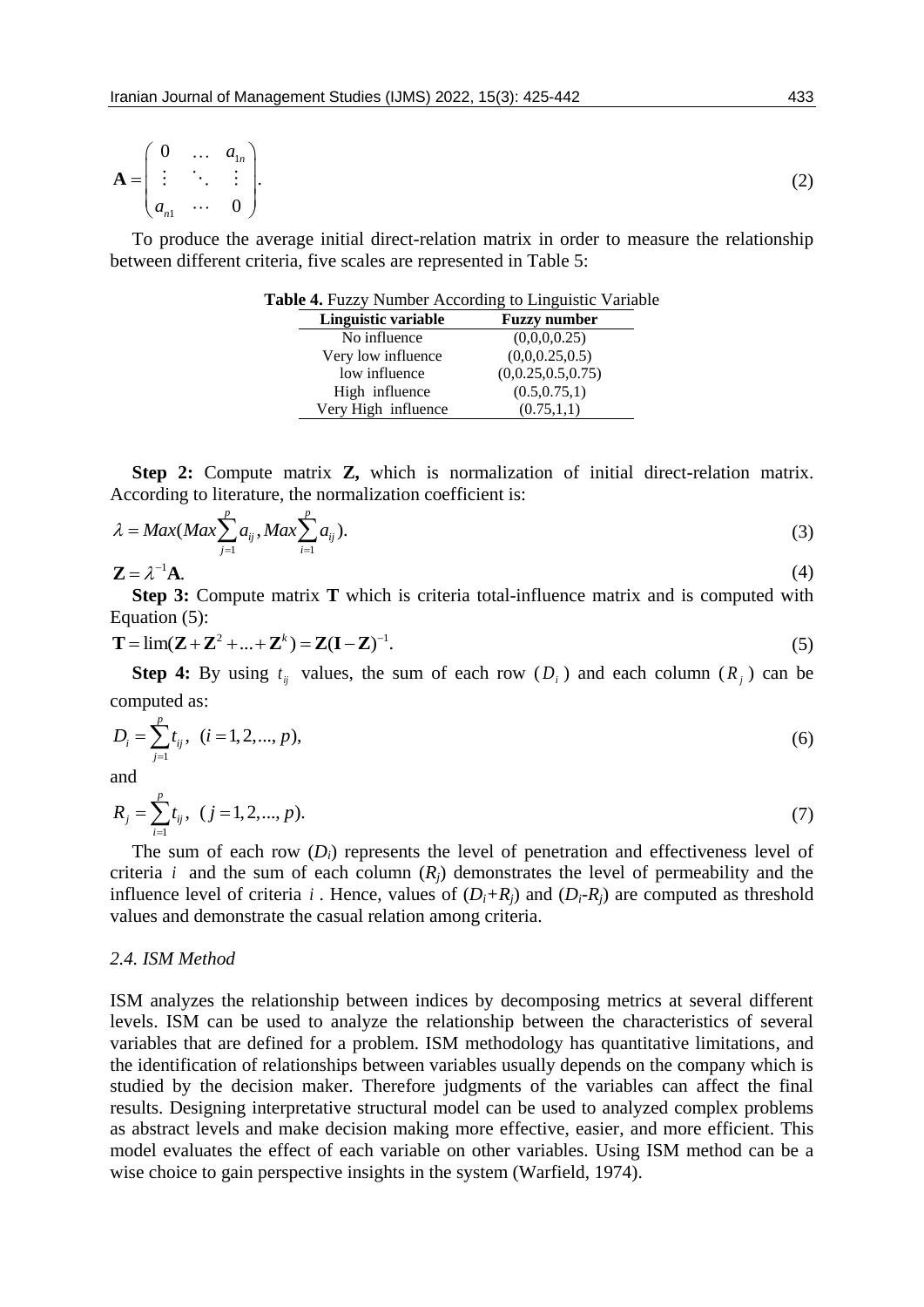## *2.4.1. Build Structural Self-Interaction Matrix (SSIM)*

For each pair of criteria, experts are asked about the relationship between the two criteria, and five levels of 0, 1, 2, 3, 4 (corresponding to *no impact, very low, low, high,* and *very high* levels) were used for scoring in the questionnaire as a guide in order to represents the relationship between the two criteria *i* and *j*. According to Warfield (1974), we use the following symptoms: V, A, X, O.

V: only criterion *i* has impacts on criterion *j*.

A: criterion *i* has no impact on criterion *j* but criterion *j* has impact on criterion *i*.

X: both criterion *i* and *j* have impacts on each other.

O: there isn't any relation between the two criteria.

## *2.4.2. Developing Reachability Matrix*

Here we change Structural Self-Interaction Matrix into a binary matrix according to some laws and call it Initial Reachability Matrix.

The rules of changing Structural Self-Interaction Matrix into Developing Reachability Matrix are:

- If the intersection of criteria  $(i, j)$  were **V** in SSIM, the intersection of  $(i, j)$  in reachability Interaction Matrix into<br>y Matrix.<br>ural Self-Interaction M<br>(*i*, *j*) were **V** in SSIM, the intersection of criteria (according to some<br>
oping Reachability<br>  $(i, j)$  in reachability<br>
qual to 0. matrix would be equal to 1 and intersection of criteria  $(i, j)$  would be equal to 0. (a binary matrix accord<br>atrix into Developing 1<br>intersection of  $(i, j)$  ir<br> $(i, j)$  would be equal to (i. i) in The rules of changing Structural Self-Interaction M<br>
x are:<br>
If the intersection of criteria  $(i, j)$  were **V** in SSIM, the matrix would be equal to 1 and intersection of criteria<br>
If the intersection of criteria  $(i, j)$  wer (*i*, *j*) in<br>
(*i*, *j*) would be equal to (<br>
(*i*, *j*) would be equal to (<br>
(*i*, *j*) would be equal to 1<br>
(*i*, *j*) would be equal to 1<br>
intersection of (*i*, *j*) in  $(i, j)$  were **V** in SSIM, the intersection of criteria  $(i, j)$  were **A** in SSIM, the intersection of criteria  $(i, j)$  were **X** in SSIM, the intersection of criteria
- If the intersection of criteria  $(i, j)$  were **A** in SSIM, the intersection of  $(i, j)$  in reachability oping Reachability<br>  $(i, j)$  in reachability<br>  $(i, j)$  in reachability<br>  $(i, j)$  in reachability<br>
qual to 1. would be equal to 1.  $(i, j)$  in reachability<br>qual to 0.<br> $(i, j)$  in reachability<br>qual to 1.<br> $(i, j)$  in reachability<br>qual to 1.  $(i, j)$  would be equal to (<br>i.e intersection of  $(i, j)$  in<br> $(i, j)$  would be equal to 1<br>intersection of  $(i, j)$  in<br> $(i, j)$  would be equal to 1<br>intersection of  $(i, j)$  in
- If the intersection of criteria  $(i, j)$  were **X** in SSIM, the intersection of  $(i, j)$  in reachability matrix would be equal to 1 and intersection of criteria  $(i, j)$  would be equal to 1.
- If the intersection of criteria  $(i, j)$  were **O** in SSIM, the intersection of  $(i, j)$  in reachability  $(i, j)$  were **A** in SSIM, the intersection of criteria  $(i, j)$  were **X** in SSIM, the intersection of criteria  $(i, j)$  were **O** in SSIM, the intersection of criteria  $(i, j)$  in reachability<br>qual to 1.<br> $(i, j)$  in reachability<br>qual to 1.<br> $(i, j)$  in reachability<br>qual to 0. matrix would be equal to 0 and intersection of criteria  $(i, j)$  would be equal to 0. matrix would be equal to 0 and intersection of criteria  $(i, j)$  would be equal to 1.<br>
• If the intersection of criteria  $(i, j)$  were **X** in SSIM, the intersection of  $(i, j)$  in reachability matrix would be equal to 1 and int

'*b*' have a relation and criterion '*b*' and criterion '*c*' have a relation as well, criterion '*a*' and '*c*' have a relation, too.

#### *2.4.3. Leveling Effective Criteria*

What we mean by a level in the ISM model is a position a criterion is located in. The higher the impact of a criterion on other criteria, the lower its position is in the ISM model. In ISM model, the impression is defined from bottom to top.

Leveling criteria is done in a way that each criterion with the same set of reachability and intersection will be located in the first level so that the mentioned criteria will be omitted from the set of criteria and the process is repeated for other criteria to level all the criteria.

ISM considers cause and effect relationships and DEMATEL determines the difference of these cause and effect criteria and compute the intensity of interactive and effective relationship among criteria and the intensity and strength of relationships.

If we only pay attention to the cause and effect relationships, the importance of criteria and different levels of real criteria will be ignored. On the other hand, if we just pay attention to the importance of criteria, we may reach an improper importance for all the criteria. Therefore, we integrate ISM and DEMATEL method.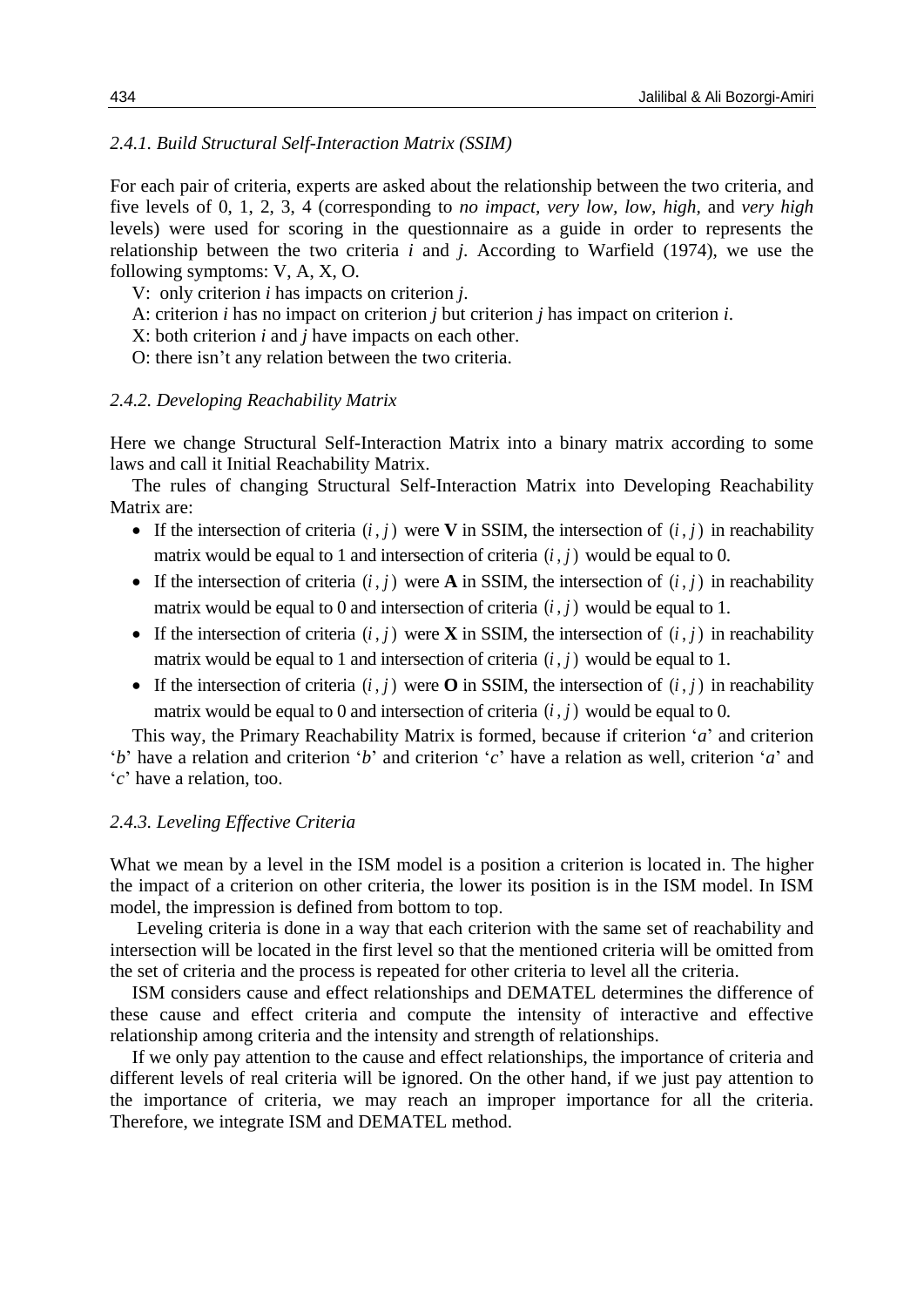#### **3. Results**

Each criteria indicated some sub criteria, and based on these criteria, a 14\*14 pairwise comparison matrix was adjusted as a questionnaire with guidance and sub-criteria for each of the criteria. This questionnaire was given to experts and the obtained data were used as the elements of direct relationship matrix, and the impact of the relationship between them was clearly scrutinized. In this study, we used a five-point Likert scale as a guidance of scoring criteria for experts. According to the questionnaire N (no influence), VL (very low influence), L (low influence), H (high influence), and VH (very high influence) were the guidance for scoring the criteria. After gathering data by filling the questionnaire by experts, DEMATEL method was applied in order to find the cause-and-effect relationship among criteria, and the presence or absence of the final relationship between the two criteria was determined by MATLAB software and the judgment of majority of experts.

After coding and determining linguistic variables, the first step of fuzzy DEMATEL (**T),** which is tracing initial direct-relation matrix, needed to be performed. After this step, fuzzy numbers equivalent to linguistic variables were substituted in the table and then they were converted to crisp numbers with a de-fuzzy operation. [Table 4](#page-8-0) shows how hard these criteria affected each other.

| <b>Table 5.</b> Intensity<br>Effectiveness in Algorithm |        |        |                          |        |              |            |               |              |        |             |          |                   |                       |                |
|---------------------------------------------------------|--------|--------|--------------------------|--------|--------------|------------|---------------|--------------|--------|-------------|----------|-------------------|-----------------------|----------------|
| Criteria                                                | Profit | Cost   | requirement<br>Technical | Soil   | <b>Water</b> | Atmosphere | <b>Energy</b> | Biodiversity | Waste  | <b>Risk</b> | Security | Public<br>utility | integration<br>Social | Responsibility |
| Profit                                                  | 0.062  | 0.1066 | 0.1028                   | 0.1014 | 0.1008       | 0.0741     | 0.0948        | 0.1463       | 0.0858 | 0.1148      | 0.1077   | 0.1092            | 0.1458                | 0.1611         |
| Cost                                                    | 0.1222 | 0.084  | 0.1125                   | 0.1116 | 0.1104       | 0.0994     | 0.1191        | 0.1585       | 0.127  | 0.1358      | 0.1169   | 0.1186            | 0.1425                | 0.1741         |
| Technical<br>requirement                                | 0.0709 | 0.1139 | 0.0587                   | 0.0743 | 0.092        | 0.0673     | 0.0698        | 0.0879       | 0.0945 | 0.0732      | 0.0815   | 0.1295            | 0.1346                | 0.1353         |
| Soil                                                    | 0.0763 | 0.0885 | 0.1185                   | 0.0656 | 0.1163       | 0.0725     | 0.0748        | 0.1422       | 0.1014 | 0.0779      | 0.1232   | 0.125             | 0.1439                | 0.1591         |
| Water                                                   | 0.0633 | 0.0877 | 0.068                    | 0.067  | 0.0491       | 0.0604     | 0.063         | 0.0952       | 0.0688 | 0.0656      | 0.0716   | 0.0727            | 0.1261                | 0.1237         |
| Atmosphere                                              | 0.0716 | 0.0815 | 0.0963                   | 0.095  | 0.0944       | 0.0501     | 0.088         | 0.1376       | 0.0784 | 0.0724      | 0.1007   | 0.1022            | 0.1246                | 0.1517         |
| Energy                                                  | 0.0922 | 0.1018 | 0.0994                   | 0.0976 | 0.0975       | 0.0879     | 0.0566        | 0.1284       | 0.0814 | 0.0765      | 0.1037   | 0.1053            | 0.1288                | 0.156          |
| <b>Biodiversity</b>                                     | 0.0638 | 0.072  | 0.0709                   | 0.1035 | 0.0688       | 0.0594     | 0.0611        | 0.0631       | 0.0858 | 0.0631      | 0.0912   | 0.0918            | 0.079                 | 0.1251         |
| Waste                                                   | 0.1183 | 0.1292 | 0.127                    | 0.1381 | 0.1253       | 0.1119     | 0.0817        | 0.1424       | 0.0739 | 0.1017      | 0.1139   | 0.1164            | 0.1094                | 0.1704         |
| Risk                                                    | 0.1164 | 0.1394 | 0.1062                   | 0.1051 | 0.1042       | 0.0935     | 0.0972        | 0.1515       | 0.1047 | 0.0666      | 0.1104   | 0.112             | 0.1199                | 0.1529         |
| Security                                                | 0.0662 | 0.1094 | 0.1064                   | 0.069  | 0.0699       | 0.0617     | 0.0647        | 0.0814       | 0.0714 | 0.0672      | 0.0573   | 0.0943            | 0.0994                | 0.1276         |
| Public utility                                          | 0.0651 | 0.0914 | 0.0717                   | 0.0691 | 0.0685       | 0.0603     | 0.0624        | 0.0972       | 0.0864 | 0.0646      | 0.1222   | 0.0574            | 0.0791                | 0.1261         |
| Social<br>integration                                   | 0.075  | 0.0848 | 0.0812                   | 0.0793 | 0.079        | 0.1051     | 0.1064        | 0.0944       | 0.112  | 0.1215      | 0.1012   | 0.1019            | 0.0743                | 0.14           |
| Responsibility                                          | 0.1203 | 0.1321 | 0.1284                   | 0.1259 | 0.1261       | 0.0816     | 0.1011        | 0.1426       | 0.1265 | 0.1052      | 0.1326   | 0.1345            | 0.1426                | 0.114          |

**Table 5.** Intensity Effectiveness in Algorithm

The second step of DEMATEL method is applied on the former table. Based on this relationship, first the maximum value of the sum of each row in the table above was calculated and the resulting value was divided by all numbers of the table. After normalizing initial direct-relation matrix, we calculated final matrix (T) by applying the third step of DEMATEL method.

In the next step, the fourth step of DEMATEL technique was completed and the sum of rows (D) and columns (R) as well as  $D + R$  and D-R were calculated. The outcome of this stage is shown in the [Table 6.](#page-11-0)

In Figure 2, which is obtained from MATLAB software, components based on two criteria "the importance" and "relationship" were determined, with areas above the horizontal axis representing effective criteria and areas located below horizontal axis representing bonding criteria.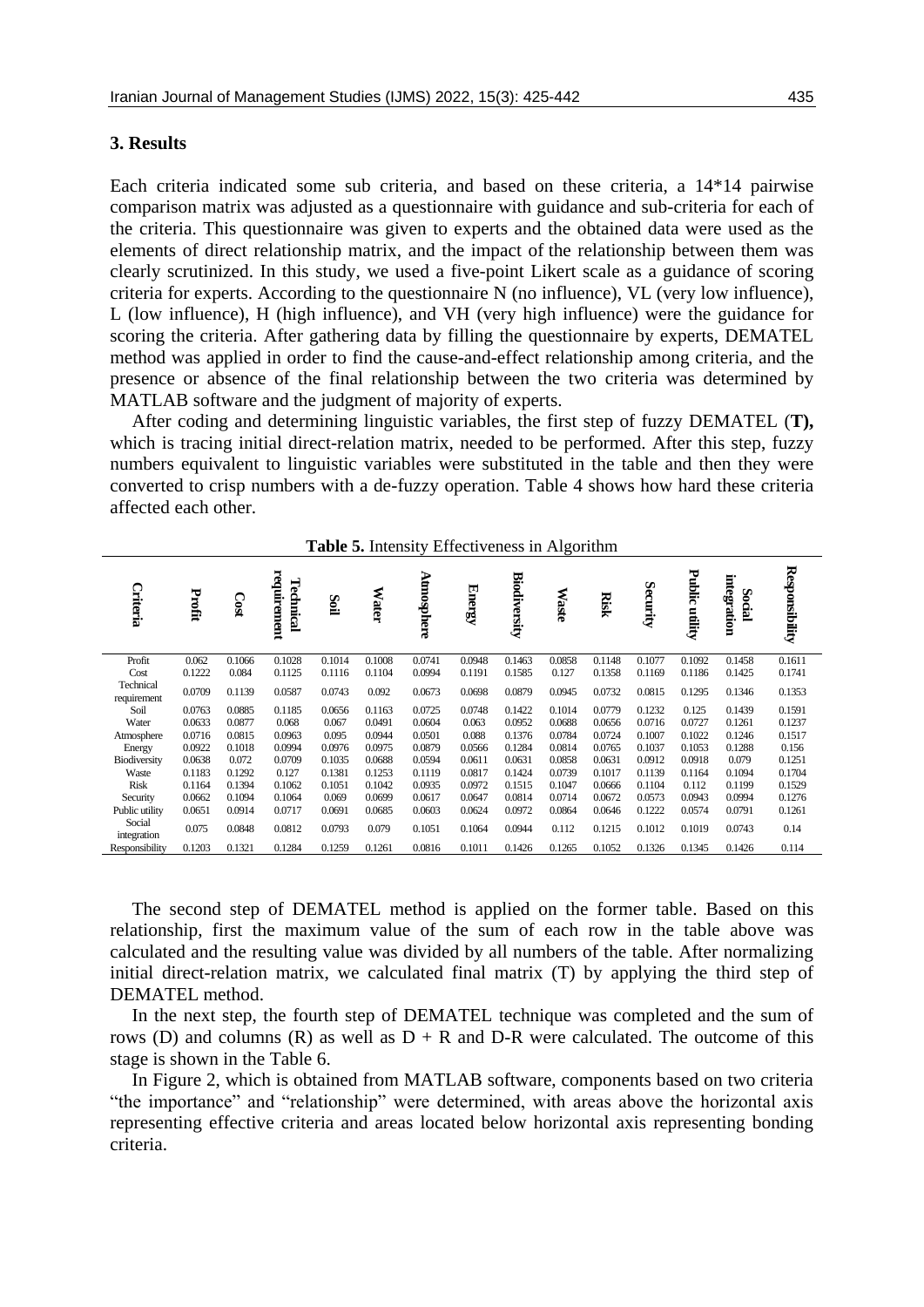<span id="page-11-0"></span>

**Figure 2.** Output of DEMATEL Model by MATLAB

In Figure 2, obtained from MATLAB, components are determined based on the importance and relationship.  $C_1$ ,  $C_9$  and  $C_{10}$  (namely profit, waste, and risk) are the highest components in Figure 2. These are the most effective ones among all criteria, which are called the cause group of criteria.  $C_8$  and  $C_{14}$  (namely biodiversity and responsibility) are considered as the most effected criteria for selecting a project portfolio. These are called the effect group of criteria. C<sub>9</sub> indicates two sub-criteria (namely waste management and waste production), and  $C_{10}$  is comprised of three sub-criteria, i.e., mitigating the effects of floods and draughts, adaption and vulnerability to climate changes, and infrastructure control. This means that those who filled the questionnaire as experts of project management are concerned about environmental issue since both of the above mentioned criteria belong to the environmental set of criteria in sustainability issue.  $C_1$  contains sub-criteria such as project revenue, benefit of society, operating cash flow, and proportion of project cost funded. It is obvious that one of the most important criteria that should be highlighted in projects is cost and profit. Every project-based organization first concentrates on the estimated profit and cost of each project besides other constraints and limitations.  $C_8$  indicates three sub-criteria, namely impacts on the environment, protection of flora and fauna, and obstructing effects of the projects. Although this criterion is a subset of environmental issue, there is not as much emphasis on it as other criteria due to the less probability for such events.  $C_{14}$  includes three sub-criteria, namely corporate social responsibility of the sponsor, environment and sustainable awareness, and necessity and urgency of the work. We can hardly ever observe such criteria in construction projects, as is the case with this study: as the results show, it cannot be found among the effective criteria. In Figure 2, the locations of components are determined by two criteria which are the axis of the figure. The horizontal axis shows the importance of criteria and the vertical axis represents relationship criteria; components that are placed in the positive half of the figure illustrate the influence of these criteria that are causal and the most effective criteria. Moreover, the criteria that are located in negative half of the figure demonstrate the effect of the rest of the criteria on these criteria influence and the criteria in the figure placed at a lower level due to project portfolio selection criteria (which are the most important ones).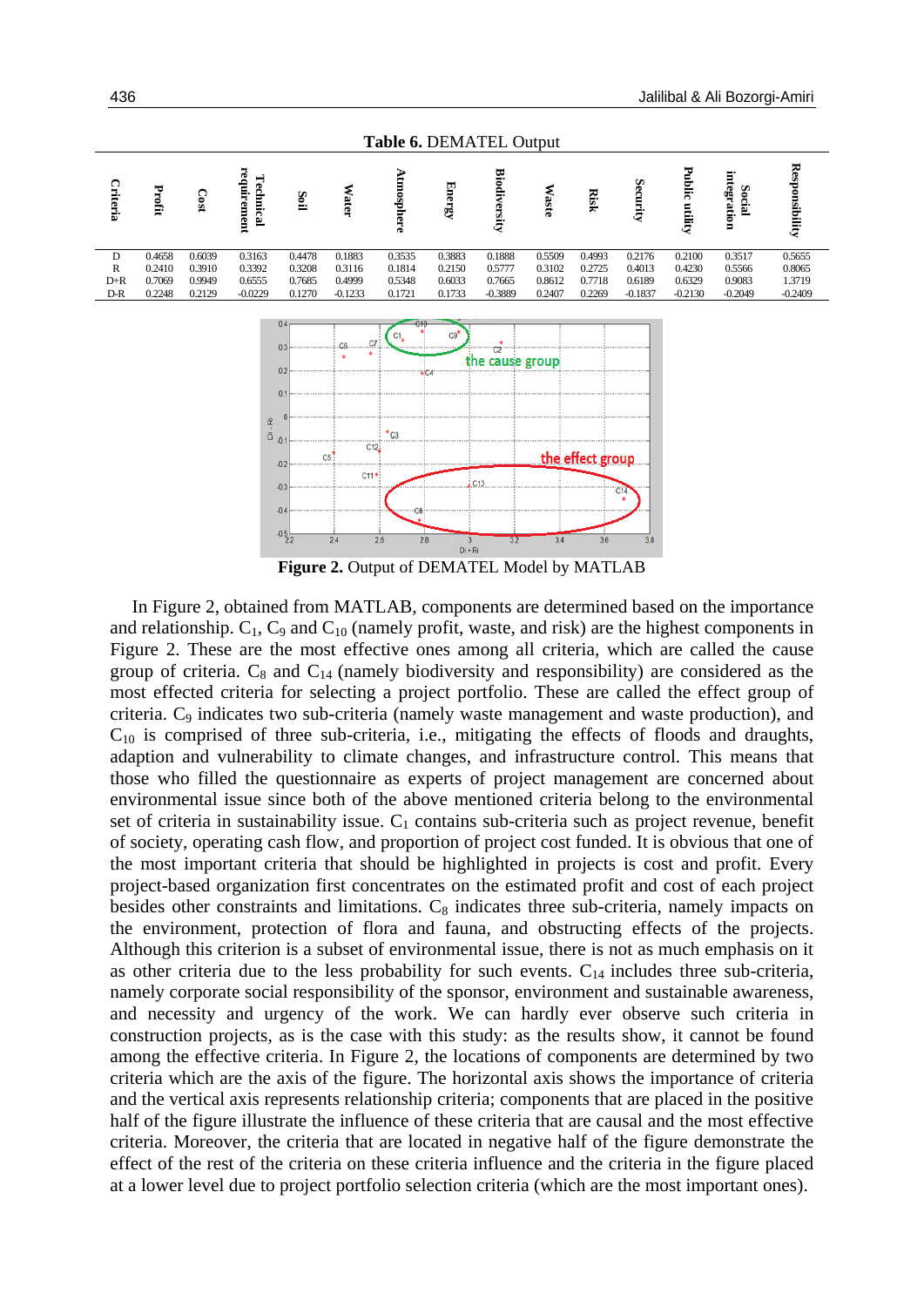## *3.1. Leveling Criteria By ISM*

For leveling, prioritizing, and determining the cause and effect relationship among the criteria, ISM method was utilized. As mentioned in the research methodology, the structural selfinteraction matrix was first built, followed by the Initial Reachability Matrix. The results can be observed in [Table 6.](#page-11-0)

| Criteria                 | Profit       | Cost           | requirement<br>Technical | Soil             | Water            | Atmosphere       | <b>Energy</b>    | <b>Biodiversity</b> | waste            | <b>Risk</b>    | Security       | Public<br>utility | integration<br><b>Social</b> | Responsibility   |
|--------------------------|--------------|----------------|--------------------------|------------------|------------------|------------------|------------------|---------------------|------------------|----------------|----------------|-------------------|------------------------------|------------------|
| Profit                   | $\theta$     | $\mathbf{0}$   | $\mathbf{0}$             | $\boldsymbol{0}$ | $\boldsymbol{0}$ | $\mathbf{0}$     | $\overline{0}$   |                     | $\boldsymbol{0}$ | $\mathbf{0}$   | $\theta$       | $\boldsymbol{0}$  |                              |                  |
| Cost                     | $\Omega$     | $\overline{0}$ | $\overline{0}$           | $\boldsymbol{0}$ | $\boldsymbol{0}$ | $\overline{0}$   | $\overline{0}$   | 1                   | $\theta$         | $\theta$       | $\theta$       | $\overline{0}$    |                              |                  |
| Technical<br>requirement | $\Omega$     | $\mathbf{0}$   | $\overline{0}$           | $\boldsymbol{0}$ | $\boldsymbol{0}$ | $\theta$         | $\boldsymbol{0}$ | $\theta$            | $\boldsymbol{0}$ | $\overline{0}$ | $\mathbf{0}$   | $\overline{0}$    | $\theta$                     | 0                |
| Soil                     | $\Omega$     | $\mathbf{0}$   | $\mathbf{0}$             | $\boldsymbol{0}$ | $\overline{0}$   | $\theta$         | $\theta$         | 1                   | $\theta$         | $\mathbf{0}$   | $\theta$       | $\overline{0}$    | 1                            |                  |
| Water                    | $\Omega$     | $\Omega$       | $\overline{0}$           | $\theta$         | $\overline{0}$   | $\mathbf{0}$     | $\overline{0}$   | $\theta$            | $\theta$         | $\Omega$       | $\overline{0}$ | $\overline{0}$    | $\overline{0}$               |                  |
| Atmosphere               | $\Omega$     | $\overline{0}$ | $\overline{0}$           | $\boldsymbol{0}$ | $\boldsymbol{0}$ | $\theta$         | $\mathbf{0}$     | $\overline{0}$      | $\theta$         | $\theta$       | $\overline{0}$ | $\boldsymbol{0}$  | $\boldsymbol{0}$             |                  |
| Energy                   | $\Omega$     | $\Omega$       | $\theta$                 | $\boldsymbol{0}$ | $\boldsymbol{0}$ | $\theta$         | $\boldsymbol{0}$ | $\overline{0}$      | $\theta$         | $\theta$       | $\theta$       | $\overline{0}$    | $\theta$                     |                  |
| Biodiversity             | $\Omega$     | $\Omega$       | $\overline{0}$           | $\boldsymbol{0}$ | $\mathbf{0}$     | $\theta$         | $\overline{0}$   | $\overline{0}$      | $\overline{0}$   | $\mathbf{0}$   | $\overline{0}$ | $\overline{0}$    | $\overline{0}$               |                  |
| Waste                    | $\Omega$     | $\overline{0}$ | $\overline{0}$           | $\boldsymbol{0}$ | $\boldsymbol{0}$ | $\theta$         | $\mathbf{0}$     |                     | $\theta$         | $\mathbf{0}$   | $\overline{0}$ | $\overline{0}$    | $\overline{0}$               |                  |
| Risk                     | $\Omega$     | $\Omega$       | $\theta$                 | $\theta$         | $\overline{0}$   | $\theta$         | $\mathbf{0}$     |                     | $\theta$         | $\Omega$       | $\mathbf{0}$   | $\overline{0}$    | $\theta$                     |                  |
| Security                 | $\Omega$     | $\Omega$       | $\overline{0}$           | $\boldsymbol{0}$ | $\boldsymbol{0}$ | $\theta$         | $\mathbf{0}$     | $\overline{0}$      | $\overline{0}$   | $\mathbf{0}$   | $\mathbf{0}$   | $\overline{0}$    | $\overline{0}$               |                  |
| Public utility           | $\Omega$     | $\theta$       | $\theta$                 | $\theta$         | $\mathbf{0}$     | $\theta$         | $\overline{0}$   | $\theta$            | $\overline{0}$   | $\Omega$       | $\theta$       | $\overline{0}$    | $\theta$                     | 0                |
| Social<br>integration    | $\Omega$     | $\overline{0}$ | $\overline{0}$           | $\boldsymbol{0}$ | $\boldsymbol{0}$ | $\mathbf{0}$     | $\boldsymbol{0}$ | $\mathbf{0}$        | $\boldsymbol{0}$ | $\overline{0}$ | $\mathbf{0}$   | $\mathbf{0}$      | $\theta$                     |                  |
| Responsibility           | $\mathbf{0}$ | $\mathbf{0}$   | $\mathbf{0}$             | $\mathbf{0}$     | $\boldsymbol{0}$ | $\boldsymbol{0}$ | $\boldsymbol{0}$ |                     | $\boldsymbol{0}$ | $\theta$       | $\mathbf{0}$   | $\boldsymbol{0}$  |                              | $\boldsymbol{0}$ |

**Table 8.** Initial Reachability Matrix

After obtaining structural self-interaction matrix, developing reachability matrix and final matrix (T) can be calculated through the method mentioned in the research methodology. In this matrix, direct and indirect relationships among elements are determined. The results of final reachability matrix can be seen in [Table .](#page-12-0)

<span id="page-12-0"></span>

| <b>Table 7:</b> I that is called the <i>William</i> |                |                  |                          |                  |                |                  |                |              |                  |                  |                  |                   |                              |                |
|-----------------------------------------------------|----------------|------------------|--------------------------|------------------|----------------|------------------|----------------|--------------|------------------|------------------|------------------|-------------------|------------------------------|----------------|
| Criteria                                            | Profit         | Cost             | requirement<br>Technical | Soil             | <b>Water</b>   | Atmosphere       | <b>Energy</b>  | Biodiversity | Waste            | <b>Risk</b>      | Security         | Public<br>utility | integration<br><b>Social</b> | Responsibility |
| Profit                                              |                | $\mathbf{0}$     | $\Omega$                 | $\overline{0}$   | $\mathbf{0}$   | $\boldsymbol{0}$ | $\mathbf{0}$   |              | $\boldsymbol{0}$ | $\boldsymbol{0}$ | $\boldsymbol{0}$ | $\boldsymbol{0}$  |                              |                |
| Cost                                                | $\Omega$       |                  | $\overline{0}$           | $\overline{0}$   | $\mathbf{0}$   | $\overline{0}$   | $\overline{0}$ |              | $\overline{0}$   | $\overline{0}$   | $\overline{0}$   | $\mathbf{0}$      |                              |                |
| Technical<br>${\tt requirement}$                    | $\overline{0}$ | $\mathbf{0}$     |                          | $\overline{0}$   | $\mathbf{0}$   | $\boldsymbol{0}$ | $\mathbf{0}$   | $\mathbf{0}$ | $\mathbf{0}$     | $\mathbf{0}$     | $\mathbf{0}$     | $\boldsymbol{0}$  | $\mathbf{0}$                 | $\Omega$       |
| Soil                                                | $\theta$       | $\mathbf{0}$     | $\mathbf{0}$             |                  | $\mathbf{0}$   | $\mathbf{0}$     | $\Omega$       |              | $\mathbf{0}$     | $\mathbf{0}$     | $\mathbf{0}$     | $\mathbf{0}$      |                              |                |
| Water                                               | $\mathbf{0}$   | $\mathbf{0}$     | $\overline{0}$           | 0                |                | $\mathbf{0}$     | $\Omega$       | $\Omega$     | $\mathbf{0}$     | $\overline{0}$   | $\mathbf{0}$     | $\mathbf{0}$      | $\Omega$                     |                |
| Atmosphere                                          | $\theta$       | $\mathbf{0}$     | $\mathbf{0}$             | 0                | $\mathbf{0}$   |                  | $\theta$       |              | $\overline{0}$   | $\overline{0}$   | $\mathbf{0}$     | $\mathbf{0}$      |                              |                |
| Energy                                              | $\mathbf{0}$   | $\mathbf{0}$     | $\theta$                 | $\boldsymbol{0}$ | $\mathbf{0}$   | $\overline{0}$   |                |              | 0                | $\theta$         | $\mathbf{0}$     | $\mathbf{0}$      |                              |                |
| Biodiversity                                        | $\theta$       | $\mathbf{0}$     | $\overline{0}$           | $\boldsymbol{0}$ | $\mathbf{0}$   | $\boldsymbol{0}$ | $\Omega$       |              | $\theta$         | $\overline{0}$   | $\mathbf{0}$     | $\mathbf{0}$      | $\Omega$                     |                |
| waste                                               | $\Omega$       | $\mathbf{0}$     | $\Omega$                 | $\Omega$         | $\Omega$       | $\mathbf{0}$     | $\Omega$       |              |                  | $\overline{0}$   | $\mathbf{0}$     | $\mathbf{0}$      |                              |                |
| Risk                                                | $\mathbf{0}$   | $\mathbf{0}$     | $\overline{0}$           | 0                | $\mathbf{0}$   | $\boldsymbol{0}$ | $\mathbf{0}$   |              | $\overline{0}$   |                  | $\mathbf{0}$     | $\mathbf{0}$      |                              |                |
| Security                                            | $\mathbf{0}$   | $\mathbf{0}$     | $\overline{0}$           | 0                | $\mathbf{0}$   | $\boldsymbol{0}$ | $\mathbf{0}$   | $\mathbf{0}$ | 0                | $\boldsymbol{0}$ |                  | $\mathbf{0}$      | $\mathbf{0}$                 |                |
| Public utility                                      | $\theta$       | $\mathbf{0}$     | $\mathbf{0}$             | $\overline{0}$   | $\mathbf{0}$   | $\mathbf{0}$     | $\mathbf{0}$   | $\mathbf{0}$ | $\mathbf{0}$     | $\mathbf{0}$     | $\mathbf{0}$     | 1                 | $\mathbf{0}$                 |                |
| Social<br>integration                               | $\theta$       | $\mathbf{0}$     | $\mathbf{0}$             | $\overline{0}$   | $\overline{0}$ | $\mathbf{0}$     | $\mathbf{0}$   | 1            | $\mathbf{0}$     | $\mathbf{0}$     | $\mathbf{0}$     | $\mathbf{0}$      |                              |                |
| Responsibility                                      | $\overline{0}$ | $\boldsymbol{0}$ | $\mathbf{0}$             | $\overline{0}$   | $\mathbf{0}$   | $\boldsymbol{0}$ | $\mathbf{0}$   |              | $\boldsymbol{0}$ | $\boldsymbol{0}$ | $\mathbf{0}$     | $\mathbf{0}$      |                              |                |

**Table 9.** Final Reachability Matrix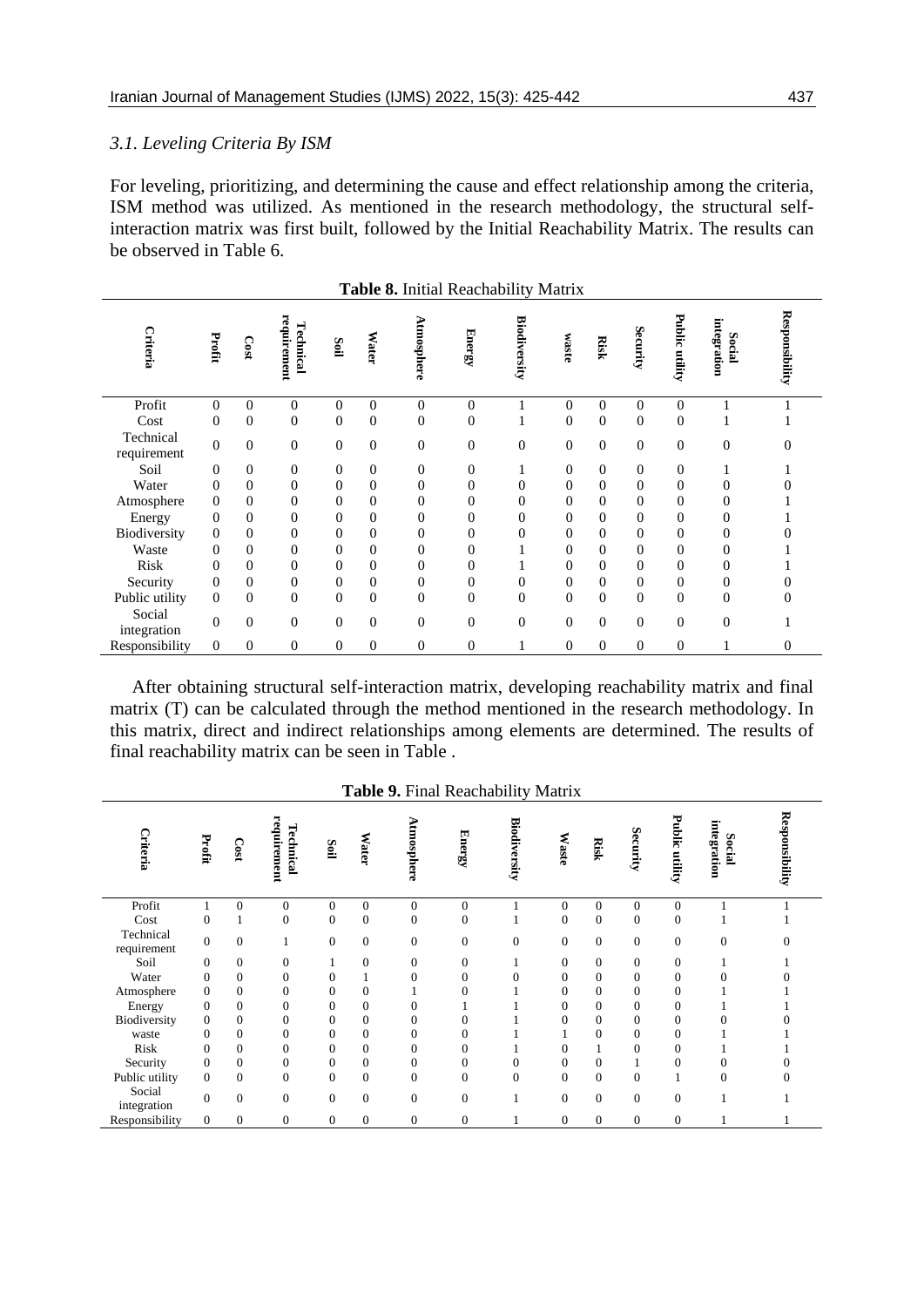## *3.2. ISM-DEMATEL Method for Determining Effective Criteria*

The scheme of ISM method obtained from criteria, which shows that the lower the criteria in the pattern of ISM method, the higher impact on the other criterion. After leveling all the criteria, we can draw the ISM flowchart that contains all criteria and relationships among them.

According to direct and indirect relationship among criteria obtained from ISM method, the intensity of influence in each criterion is available in [Table 4.](#page-8-0) To avoid the bustle in the Figure, just some of the values in the table can be observed in [Figure 3.](#page-13-0)



<span id="page-13-0"></span>In [Figure 3,](#page-13-0) all of the criteria are shown in three levels. The most effective criteria are located in the lowest level. These criteria are  $C_1$ ,  $C_2$ ,  $C_4$ ,  $C_6$ ,  $C_7$ ,  $C_9$  and  $C_{10}$ , which are namely profit, cost, soil, atmosphere, energy, waste, and risk, respectively. These are the most effective criteria in project portfolio selection, especially construction projects based on the opinion of experts in project management. As we know, the economic issue in project management is one of the most considerable criteria.  $C_1$  and  $C_2$  (profit and cost) are such criteria which are located in economic area.  $C_4$ ,  $C_6$ ,  $C_7$ ,  $C_9$  and  $C_{10}$  are about environmental areas. This illustrates that environmental issues play an important role in the project portfolio selection while social issues are not as much significant as others. In the second level, there are four criteria  $C_3$ ,  $C_5$ ,  $C_{11}$ , and  $C_{12}$ , which are namely technical requirement, water, security, and public utility, respectively. These criteria are the least effective criteria in selecting projects. As we consider construction projects, these criteria rarely have any impact on the mentioned projects. The last level in the figure contains three criteria  $C_8$ ,  $C_{13}$ , and  $C_{14}$ , which are namely biodiversity, social integration, and responsibility. These are called the most effected criteria in selecting projects.

According to the numerical results obtained from this paper and the results of papers in this field, we can compare our finding with the previous studies in this area. These results will help project managers and decision makers identify selection criteria with higher weights of importance. Given that the selection criteria chosen for this research are not limited to the evaluation of a specific type of sustainable projects or a specific location, they can be used to evaluate different types of sustainable projects in different environments and locations. For instance, Alyamani and Long (2020) used the fuzzy analytic hierarchy process (FAHP) approach in which fuzzy numbers are utilized to realistically represent human judgment to rank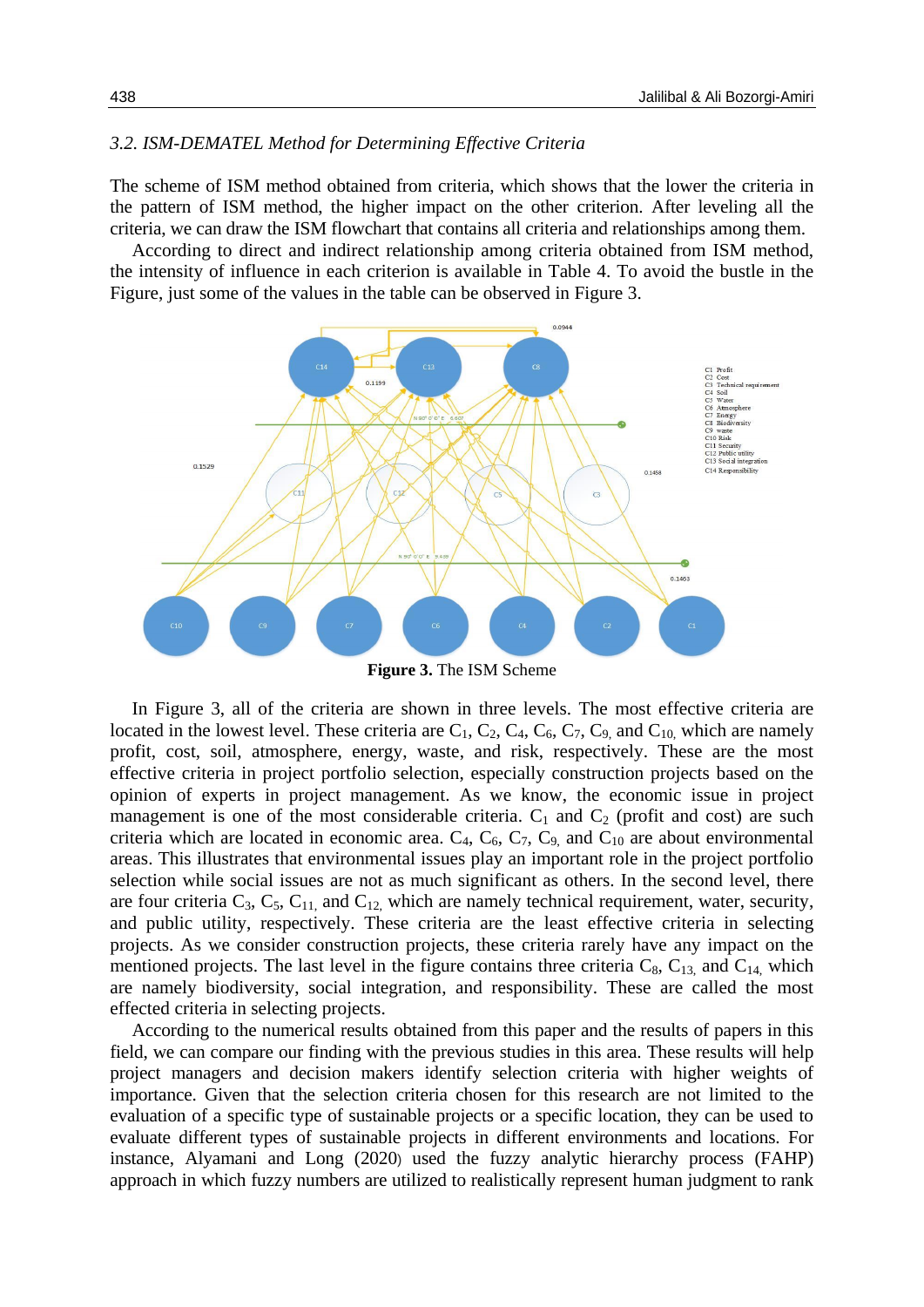the different project criteria based on relative importance and impact on sustainable projects. The results from this study demonstrated that the most important criterion in sustainable project selection is cost, followed by novelty and uncertainty as the second and third most important criteria, respectively. The two least important criteria out of the total of five criteria examined in this research were the skill and experience and technology information transfer. As we know, economic issue in project management is one of the most considerable criteria. The results obtained from this paper also claimed that profit and cost play an important role in project portfolio selection. Moreover, some criteria such as technical requirement, water, security, and public utility were found to be the least important ones in project portfolio selection.

## **4. Implications of the Research**

Project portfolio management can be a good tool to help increase the efficiency and effectiveness of an organization. Project evaluation is important in the organization, especially when we are aware that most organizations are involved in this process such that even a significant portion of their revenue comes from their projects. On the other hand, by superficially examining the projects of these organizations, it can be understood that a large number of projects have been stopped due to the lack of access to facilities and resources or have stopped in the final stages as a result of incongruence with the organization's goals. The main tools for implementing the strategies of project-based organizations, which include the selection and proper implementation of projects, play an important role in the success of organizations. In other words, project selection is in line with the organization's strategies and ensures that the allocated resources are used effectively and play a key role in achieving the organization's strategic goals. Considering uncertainty brings the situation closer to reality and provides a more accurate answer than the certain case. In other words, it greatly reduces the probability of fault in decision making, which is one of the main goals of project-oriented organizations, and helps project managers choose the best portfolio of projects. This decision is made in a situation that puts the sustainability of the system at its highest level. Among the criteria of system sustainability, we can mention the environmental conditions, which are not taken into account and unfortunately have irreversible effects on the environment.

## **5. Conclusions and Future Researches**

One of the most significant problems is to select a set of criteria for sustainability that can be applied in project management for project selection issue. In this paper, a set of sustainability criteria were introduced by utilizing literature review as mentioned in the introduction. Then, a hybrid decision making method for analyzing and prioritizing these criteria by pairwise comparison in an uncertain fuzzy environment was applied. Construction projects and the identification of a set of criteria for selecting such projects were considered in this paper. As it was expected, about 66.66 percent of economic criteria were found to be the effective criteria in selecting project portfolio. Moreover, 71.42 percent of environmental criteria were shown to be effective in the selection of project portfolio, while no social criterion was found to have influence in this process. According to the related literature, further studies can apply these criteria to a project portfolio selection problem through either a MCDM approach or a mathematical modeling. Furthermore, other methods can be applied to the existing set of criteria in this study for weighting them such as lexicographic method, which is a mathematical modelling that considers uncertainty by interval data. Finally, other issues could be merged with sustainability in order to select the optimal project portfolio by considering different aspects such as resilience factors.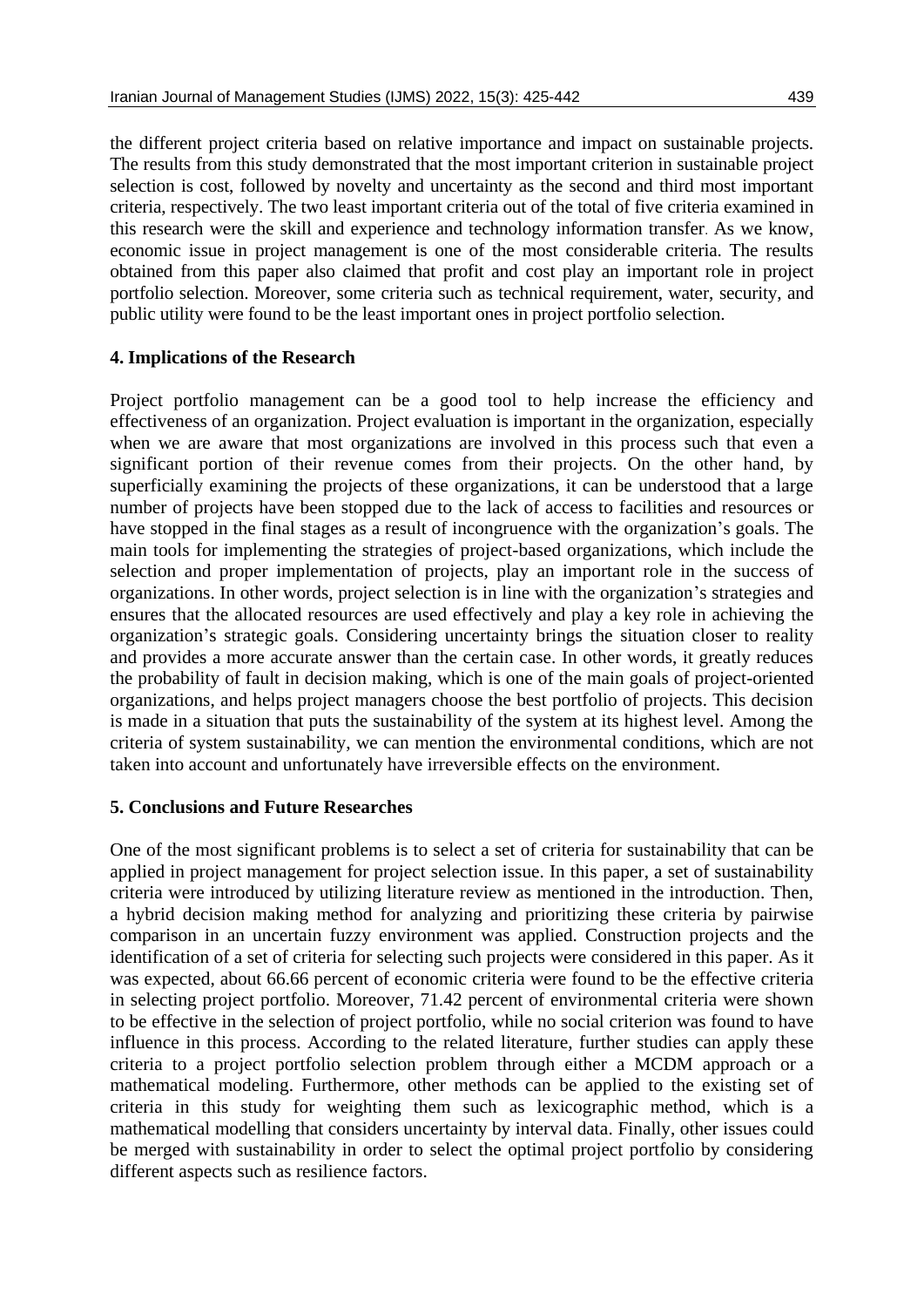## **References**

- Allen, M., Alleyne, D., Farmer, C., McRae, A., & Turner, C. (2014). A framework for project success. *Journal of Information Technology and Economic Development*, *5*(2), 1-17.
- Alyamani, R., & Long, S. (2020). The application of fuzzy Analytic Hierarchy Process in sustainable project selection. *Sustainability*, *12*(20), 8314.
- Anning, H. (2009). Case study: bond university mirvac school of sustainable development building, Gold Coast, Australia. Journal of Green Building, 4(4), 39-54.
- Archer, N. P., & Ghasemzadeh, F. (1999). An integrated framework for project portfolio selection. *International Journal of Project Management*, *17*(4), 207-216.
- Bernhardi, L., Beroggi, G. E., & Moens, M. R. (2000). Sustainable water management through flexible method management. *Water Resources Management*, *14*(6), 473-495.
- Bochini, G. L., Fransozo, A., Castilho, A. L., Hirose, G. L., & Costa, R. C. (2014). Temporal and spatial distribution of the commercial shrimp Litopenaeus schmitti (Dendrobranchiata: Penaeidae) in the south-eastern Brazilian coast. *Journal of the Marine Biological Association of the United Kingdom*, *94*(5), 1001-1008.
- Bodea, C. N., Elmas, C., Tănăsescu, A., & Dascălu, M. (2010). An ontological-based model for competences in sustainable development projects: A case study for project's commercial activities. *Amfiteatru economic*, *12*(27), 177-189.
- Calabrese, A., Costa, R., Levialdi, N., & Menichini, T. (2016). A fuzzy analytic hierarchy process method to support materiality assessment in sustainability reporting. *Journal of Cleaner Production*, *121*, 248-264.
- Chen, Z., Li, H., & Wong, C. T. (2005). EnvironalPlanning: Analytic network process model for environmentally conscious construction planning. *Journal of Construction Engineering and Management*, *131*(1), 92-101.
- Camgöz-Akdağ, H. (2020). A fuzzy MCDM approach for project selection criteria prioritization in a big-four company: Evidences from Turkey consultancy sector. INFUS 2019, AISC 1029, pp. 796–803.
- Daneshpour, H. (2016, June). The key drivers of sustainability. In 2016 IEEE 16th International Conference on Environment and Electrical Engineering (EEEIC) (pp. 1-5). IEEE.
- Deakin, M., Huovila, P., Rao, S., Sunikka, M., & Vreeker, R. (2002). The assessment of sustainable urban development. *Building Research & Information*, *30*(2), 95-108.
- Erdogan, S. A., Šaparauskas, J., & Turskis, Z. (2019). A multi-criteria decision-making model to choose the best option for sustainable construction management. *Sustainability*, *11*(8), 2239.
- Fernández-Sánchez, G., & Rodríguez-López, F. (2010). A methodology to identify sustainability indicators in construction project management—Application to infrastructure projects in Spain. *Ecological Indicators*, *10*(6), 1193-1201.
- Sánchez, M. A. (2015). Integrating sustainability issues into project management. Journal of Cleaner Production, 96, 319-330.
- Gimenez, C., Sierra, V., & Rodon, J. (2012). Sustainable operations: Their impact on the triple bottom line. *International Journal of Production Economics*, *140*(1), 149-159.
- Glaser, B. G., & Strauss, A. L. (2017). *Discovery of grounded theory: Strategies for qualitative research*. Routledge.
- Griffith, A., Stephenson, P., & Bhutto, K. (2005). An integrated management system for construction quality, safety and environment: A framework for IMS. *International Journal of Construction Management*, *5*(2), 51-60.
- Goel, A., Ganesh, L. S., & Kaur, A. (2019). Sustainability integration in the management of construction projects: A morphological analysis of over two decades' research literature. *Journal of Cleaner Production*, *236*, 117676.
- Hatefi, S. M., & Tamošaitienė, J. (2018). Construction projects assessment based on the sustainable development criteria by an integrated fuzzy AHP and improved GRA model. *Sustainability*, *10*(4), 991-998.
- Hendiani, S., & Bagherpour, M. (2019). Developing an integrated index to assess sustainability in construction industry using fuzzy logic. *Journal of Cleaner Production*, *230*, 647-662.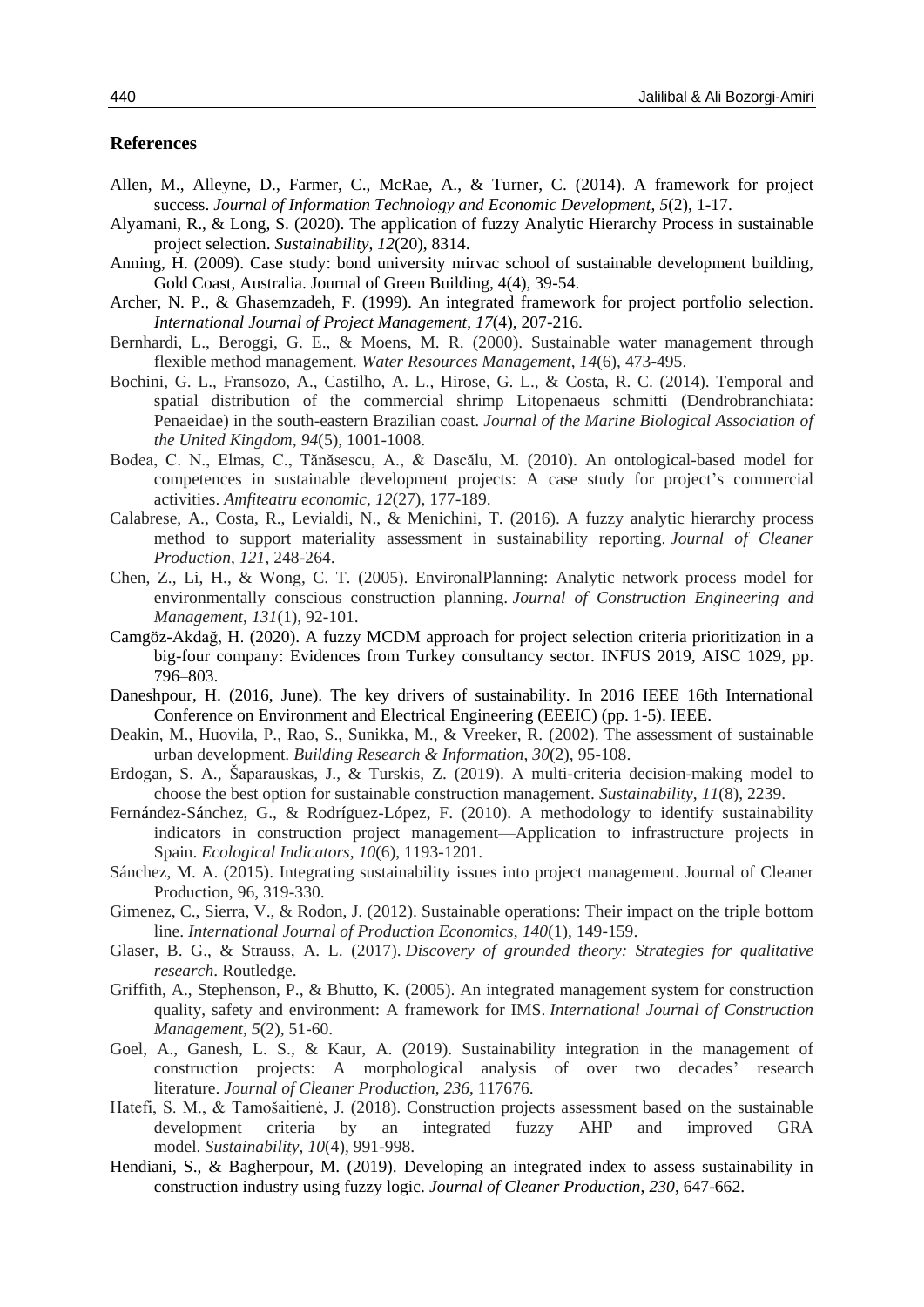- Hueting, R. & Reijnders, L. (2004). Broad sustainability contra sustainability: The proper construction of sustainability indicators. *Ecological economics, 50*(3-4), 249-260.
- Jones, B. (2006, May). Trying harder: Developing a new sustainable strategy for the UK. In Natural Resources Forum (Vol. 30, No. 2, pp. 124-135). Oxford, UK: Blackwell Publishing Ltd.
- Kannan, G., Haq, A. N., Sasikumar, P., & Arunachalam, S. (2008). Analysis and selection of green suppliers using interpretative structural modelling and analytic hierarchy process. International Journal of Management and Decision Making, 9(2), 163-182.
- Khishtandar, S., Zandieh, M., & Dorri, B. (2017). A multi criteria decision making framework for sustainability assessment of bioenergy production technologies with hesitant fuzzy linguistic term sets: The case of Iran. *Renewable and Sustainable Energy Reviews*, *77*, 1130-1145.
- Kleindorfer, P. R., Singhal, K., & Wassenhove, L. N. (2005). Sustainable operations management. *Production and Operations Management, 14*(4), 482-492.
- Lin, C. J., & Wu, W. W. (2008). A causal analytical method for group decision-making under fuzzy environment. Expert Systems with Applications, 34(1), 205-213.
- Martens, M. L., Brones, F., & de Carvalho, M. M. (2013). Gaps and trends in the literature of sustainability in project management: A systematic review merging bibliometrics and analysis of content. *Revista de Gestão e Projetos, 4*(1), 165-195.
- Martens, M. L., & Carvalho, M. M. (2017). Key factors of sustainability in project management context: A survey exploring the project managers' perspective. *International Journal of Project Management*, *35*(6), 1084-1102.
- Ma, J., Harstvedt, J. D., Jaradat, R., & Smith, B. (2020). Sustainability driven multi-criteria project portfolio selection under uncertain decision-making environment. *Computers & Industrial Engineering*, *140*, 106236.
- Ma, J., & Kremer, G. (2015). A fuzzy logic based approach to determine product component end-oflife option from the views of sustainability and designer's perception. *Journal of Cleaner Production, 108,* 289- 300.
- Mulder, J., & Brent, A. C. (2006). Selection of sustainable rural agriculture projects in South Africa: Case studies in the LandCare programme. *Journal of Sustainable Agriculture, 28*(2), 55-84.
- Okudan Kremer, G. E., Ma, J., Chiu, M-C., & Lin, T-K. (2013). Product modularity and implications for the reverse supply chain. *Supply Chain Forum: An International Journal. 14*(2), 54-69.
- Pandit, N. R. (1996). The creation of theory: A recent application of the grounded theory method. The qualitative report, 2(4), 1-15.
- Paredes, G., & Herrera, R. F. (2020). Teaching multi-criteria decision making based on sustainability factors applied to road projects. *Sustainability*, *12*(21), 8930.
- Pope, J., Annandale, D., & Morrison-Saunders, A. (2004). Conceptualizing sustainability assessment. *Environmental Impact Assessment Review, 24(6), 595–616*.
- Siew, R. Y. J. (2016). Integrating sustainability into construction project portfolio management. KSCE Journal of Civil Engineering, 20(1), 101-108.
- Shen, L. Y., Wu, Y. Z., Chan, E. H. W., & Hao, J. L. (2005). Application of system dynamics for assessment of sustainable performance of construction projects. Journal of Zhejiang University-Science A, 6(4), 339-349.
- Shen, L., & Tam, V. W. (2002). Implementation of environmental management in the Hong Kong construction industry. *International Journal of Project Management, 20*(7), 535-543.
- Singh, M., & Pant, M. (2021). A review of selected weighing methods in MCDM with a case study. International Journal of System Assurance Engineering and Management, 12(1), 126-144.
- Strauss, A., & Corbin, J. (1998). *Basics of qualitative research: Procedures and techniques for developing grounded theory.* Sage.
- Tam, C. M., Tam, W. Y. V., & Zeng, S. X. (2002). Environmental performance evaluation for construction. *Building Research and Information, 30*(5), 349–361.
- Turlea, C., Roman, T. D., & Constantinescu, D. G. (2010). The project management and the need for sustainable development. *Metalurgia International, 164*(2), 121–125.
- Thomson, C. S., El-Haram, M. A., & Emmanuel, R. (2011, June). Mapping sustainability assessment with the project life cycle. In Proceedings of the Institution of Civil Engineers-Engineering Sustainability (Vol. 164, No. 2, pp. 143-157). Thomas Telford Ltd.